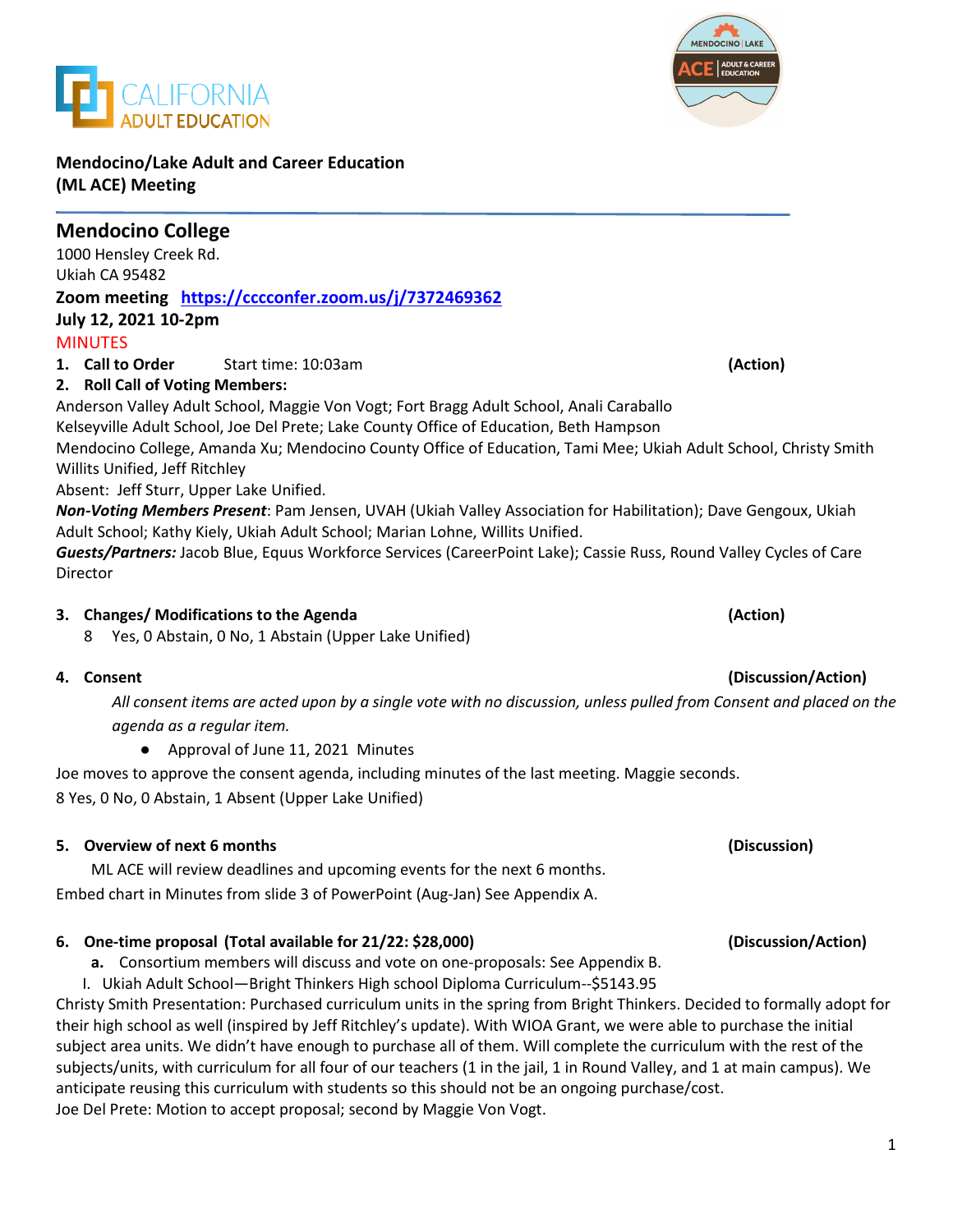



No Discussion. 7 Yes, 0 No, 1 Abstain (Christy), 1 Absent (Upper Lake)

II. Anderson Valley Adult School—Burlington English 10 online licenses --\$1008

Presentation by Maggie Von Vogt: Renew 10 online Burlington licenses. They have six annual licenses, and the teacher has curriculum, resources, etc., and access to student resources who do asynchronous work online. We have continued to be online through the summer, and transitioning to hybrid in the fall. We do not know what this transition is going to look like; would like to continue to use Burlington English while we are hybrid. We do not yet know if we are going to regularly use Burlington in this way. This is a renewal of existing licenses that we have paid for in the past and are already using. Total includes 5% indirect cost.

Joe Del Prete: Motion to accept proposal; second by Christy

7 Yes, 0 No, 1 Abstain (Maggie), 1 absent (Upper Lake)

III. Anderson Valley Adult School—Equipment Protection cases and films--\$716.38

Presentation by Maggie Von Vogt: Carrying cases for Chromebooks; cases that Chromebooks instructors are using. Had very few laptops available pre-pandemic, and now our district has provided us with technology. Carrying cases to prolong the life and use of existing laptops that are being used by students and instructors. District bought the equipment, and we just want to protect it. Cases come recommended by district IT person. Joe Del Prete: Motion to accept proposal; second by Tami Mee

7 Yes, 0 No, 1 Abstain (Maggie), 1 Absent (Upper Lake)

IV. Mendocino College--ESL –ESL books 60 copies --\$4142.40

Sara from Mendocino College Presentation: New books with online components are costly for students, and students need books at different levels. 60 copies of books: open lending library in learning center at Mendocino College campus, also at Round Valley and other locations. These are of benefit to students to keep students moving up the pathway, especially for students who cannot afford them themselves.

Joe Del Prete: Motion to accept proposal; second by Tami Mee

7 Yes, 0 No, 1 Abstain (Amanda), 1 Absent (Upper Lake)

#### **7. ML ACE Annual Plan Summary Final Draft for 20/21 (Discussion/Action)**

**a.** Euline will share summary final draft (See Attached MLACE Annual Plan Summary Final)

**b.** Consortium will approve the draft and vote to approve with changes presented

Pam suggested change: Ukiah Valley Association for Habilitation (change in name of organization). Pam will send typeo's and other minor edits to Euline.

Joe Del Prete: Motion to approve final plan, with the understanding that minor tweaks will be made as needed; Christy seconds.

Christy strongly recommends everyone look over the draft with an eye to their agency's functions, making sure that it aligns with their work.

8 Yes, 0 No, 0 Abstain, 1 Absent (Upper Lake)

#### **8. July revise for CAEP Allocation 21/22** See Appendix C. **(Discussion/Action)**

- a. Euline will present the new numbers for the Consortium: \$1,633,740.60
- b. Consortium will vote to approve the allocation before amendment is made in NOVA.

Euline displayed the numbers with an approximately 4% COLA addition for all.

Jeff Ritchley as the current Willits Unified voting member will approve the updated numbers in NOVA.

Joe Del Prete: Motion to approve CAEP Allocation with July revise; Beth seconds

8 Yes, 0 No, 0 Abstain, 1 Absent (Upper Lake)

2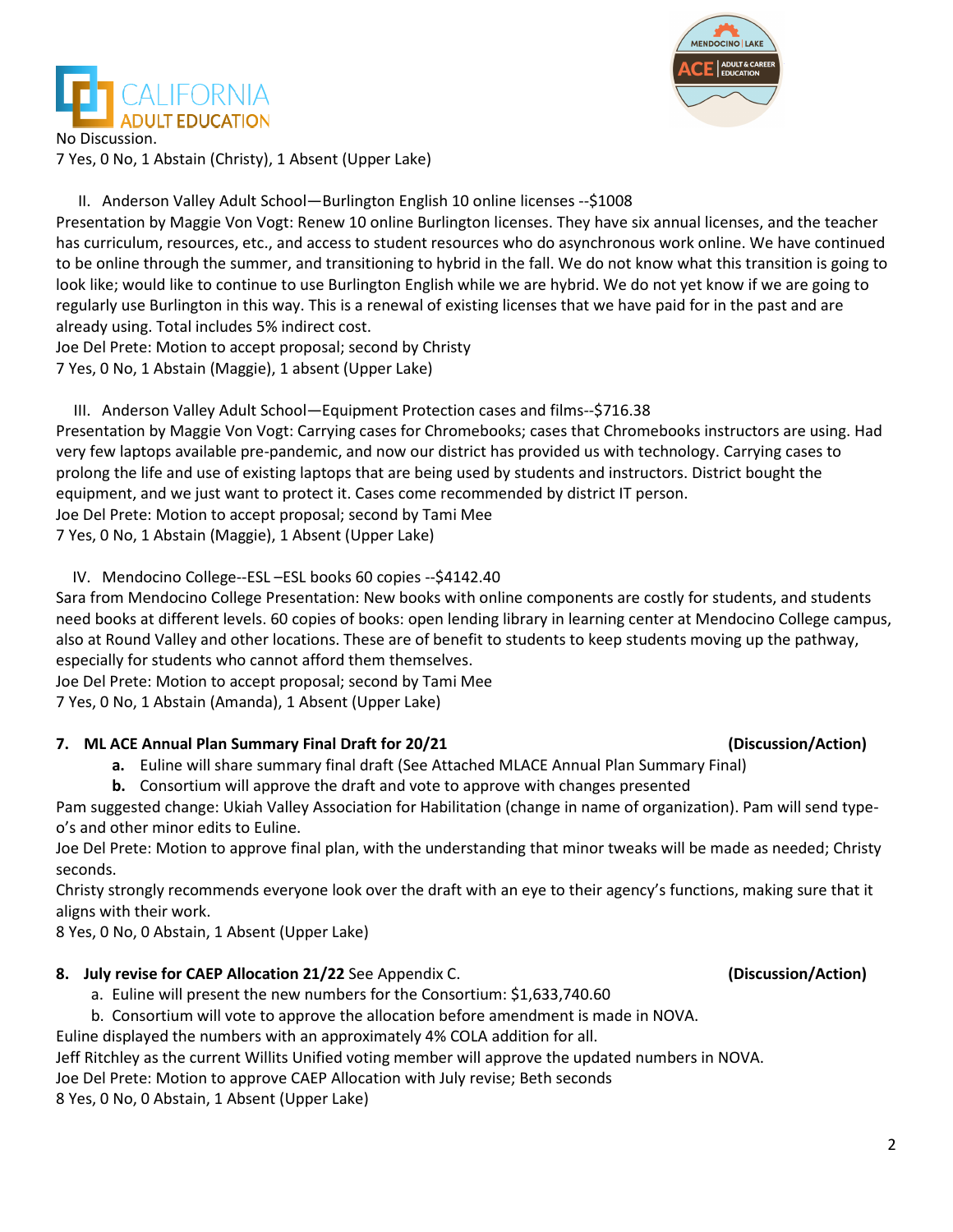#### **9. Director's Update**

- **a. Member Effectiveness Process--**[CAEP Member Effectiveness Memo and Resources -](https://drive.google.com/drive/folders/1AwCOXqnd00NHCydb5DZKT97JXWmf9TLx) Google Drive Euline will share the document on the new CAEP Member Effectiveness Process. See pdf document attached.
- b. **Brown Act**[—Brown Act Update](https://www.keenan.com/Resources/Briefings/Briefings-Detail/virtual-brown-act-meetings-will-expire-september-30th) See Appendix D.

**Euline will share** requirement changes in "virtual" Brown Act meetings. See Appendix

#### c. **CAEP Webinars**

Euline will share links to the group CAEP webinars pertinent to CAEP data and reporting:

- Why Does My Data Reports Look Different: A Continued Discussion on the AEP Dashboard and TOPSpro Enterprise
- MIS Coding: A Continued Discussion of New and Other Key Metrics
- What's it all About: CB 21, NRS Educational Functioning Levels, and Curriculum Alignment
- CAEP Program Area Report Results for 2019-20.
- d. **Other Pertinent CAEP information :** [CAEP Newsletter](https://myemail.constantcontact.com/CA-State-Budget-for-2021-22-Gives-CAEP-Additional-Funds--CAEP-Annual-Plans-Due-in-NOVA-by-August-15th--New-Launch-Series-Alert--.html?soid=1114865855964&aid=P_7-6Wn6SjI)

#### **10. Member Updates—summary, updates and concerns (Discussion)**

Consortium members will share any current updates, summary and concerns regarding their programs.

- a. Anderson Valley: Still open but offering fewer classes. Citizenship classes run year-round, and one ESL class through partnership with Mendocino College. New Superintendent in Anderson Valley!
- b. Fort Bragg Unified: 12 students earned citizenship this year; four students graduated from high school; been working with a student who needs support with using educational technology. Pretty active with a few students this summer.
- c. Kelseyville Unified: Not present.
- d. Lake County of Education: Spring C.N.A. Program is graduating this Saturday (5 students). New instructor Rhonda is doing a phenomenal job. MA Program is looking good for Fall with 16 or 17 students;
- e. Mendocino County of Education: At capacity for fall semester with what they are allowed to have. They have not received a change per Cal OSHA requirements through MCOE; can only have 12 people in the room for fall (1 instructor and 11 students). We do have students who are alternates and on a waitlist. Hoping to add a few more if, it is considered safe. Seven students in the dental program. All have made first payment installment. Will be finishing the Phlebotomy cohort on July 23---10 students in that cohort.
- f. Mendocino College (Centers, HSE/HEP): New Lake Center Director, so staff at all centers now. New Director is Monica Flores; used to work for First Year Institute. Thankful to have her. Also looking to what fall is going to be like. College does not have any enrollment mandate in terms of vaccination of students put on it by the county, so analyzing what the response is going to be, expecting to have that by August 1. 50% classroom capacity and masks will continue. Seeking to connect with Lake County Jail to pick up doing shortterm courses there again. Centers have on-ground courses; main campus has on-ground and hybrid.
- g. Round Valley:
- h. Ukiah Unified: UVAH—report from Pam Jensen: Repairs from internal leak finally fixed! All clients are back in the building, which is great. Clients are continuing to come back in groups of 1, 2, or 3, based on their comfort level. Still receiving services remotely as well, especially those who have health conditions. 2 people got jobs! Stock clerk in Willits at Main Street Music and Video, maintenance in Ukiah at one of the local physician's offices. Updated the citizenship website [\(www.ukiahcitizenship.com\)](http://www.ukiahcitizenship.com/). Late August adult school and citizenship classes will restart. GED testing will restart in September.
- i. Upper Lake Unified: Not present.
- j. Willits Unified: Jeff Ritchley now working for Leggett Unified School District: K-12 school in Leggett, K-12 school called Whale Gulch in Whitethorn. Only about 125 students in the whole school district. Marian Lohne is the new representative for Willits Unified, Vice Principal of high school and now principal for adult

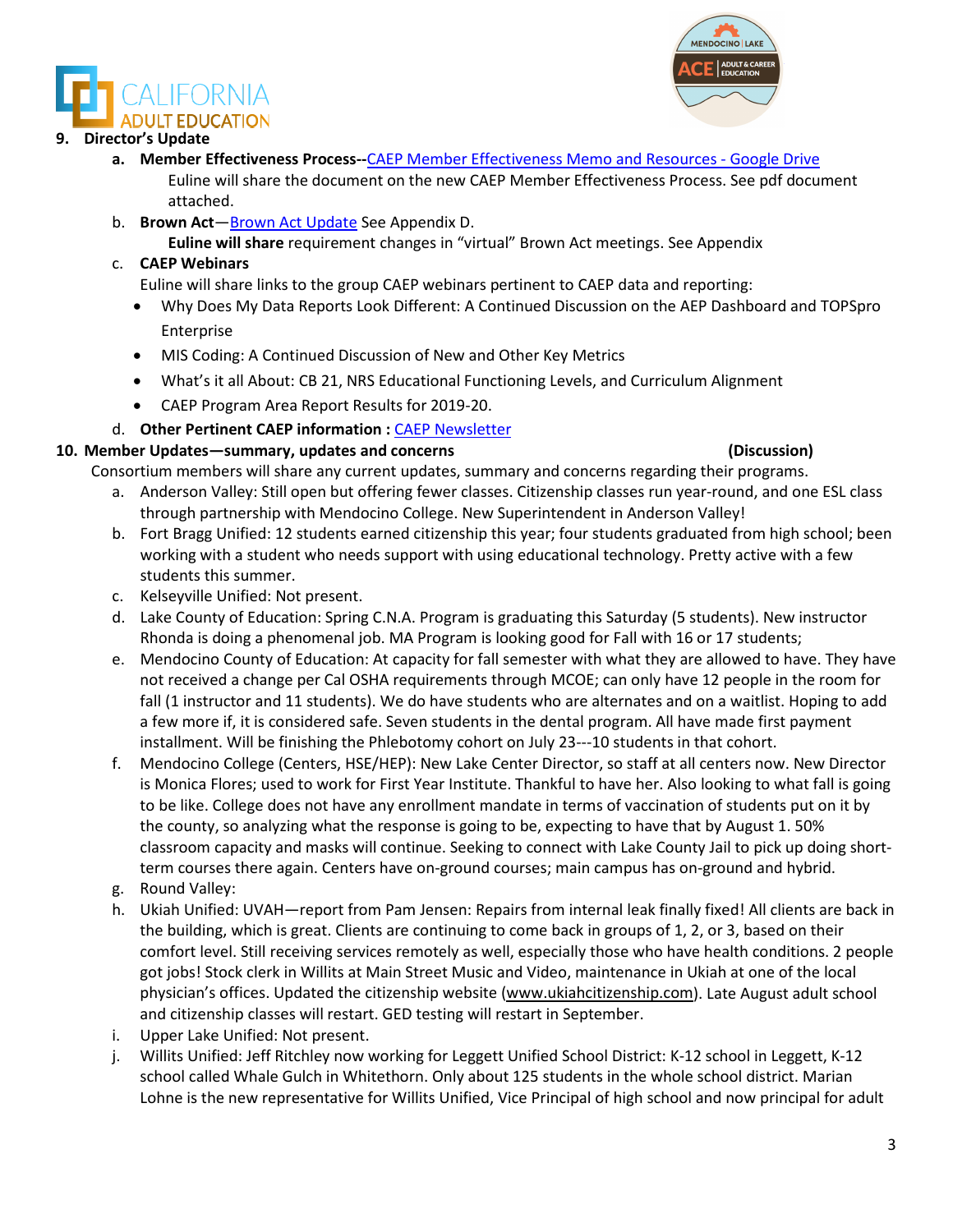



school. Doing current role and the roles at Sanhedrin High School in the coming year. Contact info: marianlohne@willitsunified.com

#### **11. Public Comments/ Correspondents --via Zoom (Discussion)**

*MLACE welcomes public input. This agenda item is limited to matters that are under the jurisdiction of the ML ACE and are not listed elsewhere on this agenda. Comments are limited to three minutes per person, and 10 minutes per topic. Action on these matters is not allowed.* Public comments received from:

- a. Cassie Russ: Circles of Care Program---pilot: high school seniors, any age on up, going into higher education (do not have to live in Round Valley but have to be Round Valley tribal members to get funding). Have to go into AOD, Human Services, or Social Work. Have been accepting medical and criminal justice, too. 3-year grant is supporting this program.
- **b.** Jacob Blue, Regional Operations Supervisor, Equus (Career Point Lake): Part of WANB/Career Point. Have 19 new employees since Equus took over. Recently acquired WIOA grant for Lake/Mendo/Napa/Marin. Training staff, looking at budgets, feeling it out. **jblue@equusworks.com**

#### **Adjournment First motion/Seconded/Approve: (Action)**

Beth moves to adjourn, 11:41am, Maggie Von Vogt seconds, 6 Yes, 0 No, 0 Abstain, 3 Absent (Kelseyville, Ukiah, Upper Lake) **Time: (Action)**

- **A. Reminders:**
	- **i. Meeting Date and Time**: **August 20, 2021 at 10 am-1pm**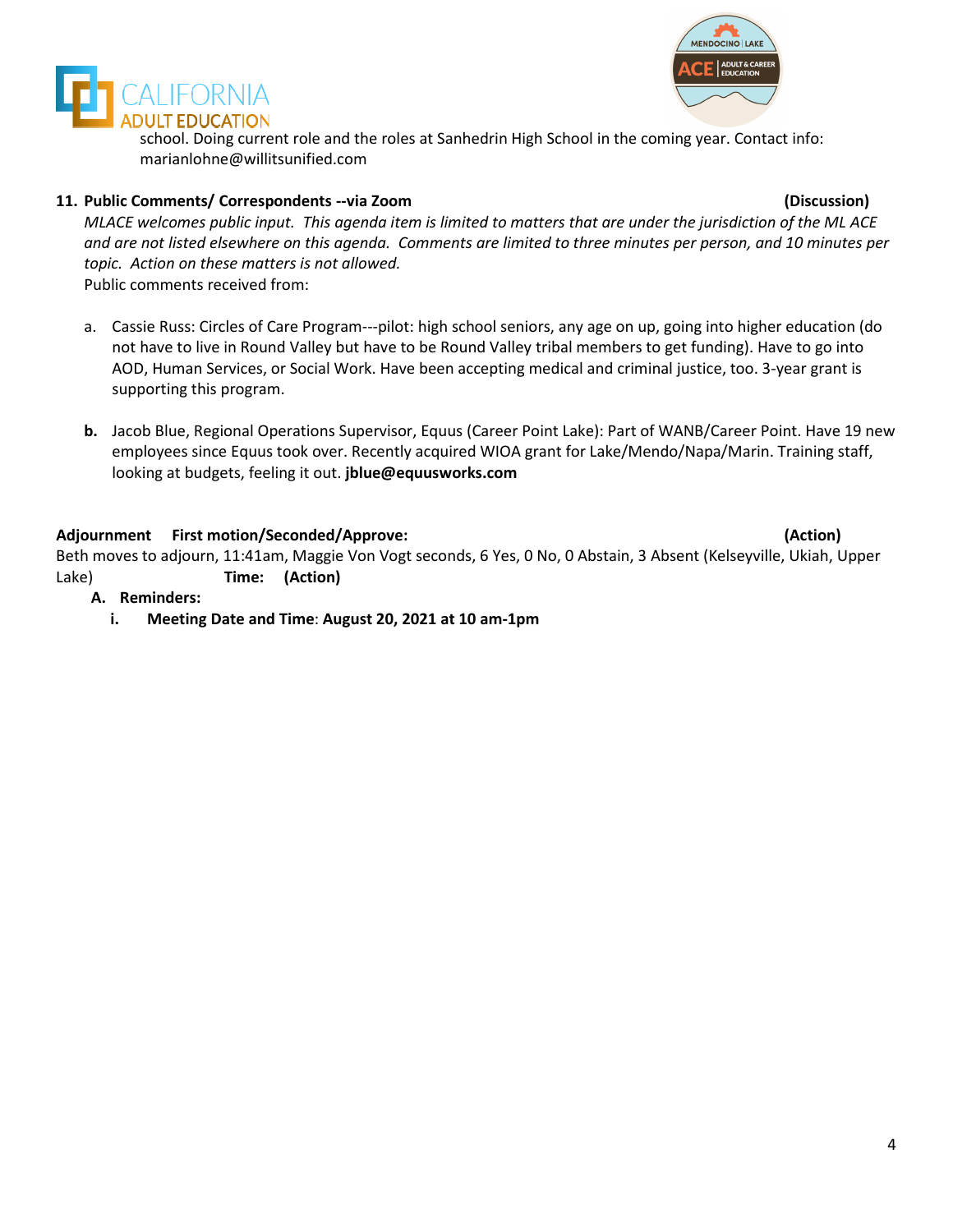



### **Appendix A**

| August 2021<br>20 <sup>th*</sup> —MLACE Meeting<br>+ 21/22 CAEP MC/ML ACE<br><b>Program Year Budget and Work</b><br><b>Plan final Draft</b><br>Aug 1- Student Data in TE due (Q4)<br>Aug 15-Annual Plan 2021-22 due<br>in NOVA<br><b>August 17-start MC Fall Classes</b><br>*August 20th-3rd Friday | September 2021<br>September 10 <sup>th</sup> —ML ACE Meeting<br>Sep 1: 19/20 and 20/21 Member Expense<br>Report due in NOVA (Q4) ))<br>Sep 1: July 1, 2020 to June 30, 2021<br>expenses and hours by program area due<br>(estimates only) in NOVA<br>Sep 30: 19/20 and 20/21 Member Expense<br>Report certified by Consortia in NOVA (Q4)<br>Sep 30: 21/22 Member Program Year Budget<br>and Work Plan due in NOVA<br>Sep 30: End of Q1 | October 2021<br><b>October 8– ML ACE Meeting</b><br>• One-time Proposal<br><b>Start Program Review Part 1</b><br>Workgroups: CTE, ESL,<br><b>HSE/HSD, AWD</b><br>Oct 30: 21/22 Member Program<br><b>Year Budget and Work Plan</b><br>certified by Consortia in NOVA<br>Oct 31: Student data due in<br>TOPSPro (Q1)     |
|-----------------------------------------------------------------------------------------------------------------------------------------------------------------------------------------------------------------------------------------------------------------------------------------------------|-----------------------------------------------------------------------------------------------------------------------------------------------------------------------------------------------------------------------------------------------------------------------------------------------------------------------------------------------------------------------------------------------------------------------------------------|------------------------------------------------------------------------------------------------------------------------------------------------------------------------------------------------------------------------------------------------------------------------------------------------------------------------|
| November 2021<br>November 12 <sup>th</sup> –ML ACE Meeting<br><b>Program Review Part 2 Group 2</b><br>October Group 1 -- ULUSD, AVAS, KVUSD,<br>FB Coastal Adult School, WUSD.<br>November Group 2-MC, UAS, LCOE,<br><b>MCOE</b>                                                                    | December 2021<br>December 10th -- ML ACE Meeting<br>Dec 1: July 1, 2020 to June 30, 2021<br><b>Instructional Hours and Expenses by</b><br>Program Area due (actuals) in NOVA and<br>certified by Consortium *<br>Dec 1: 19/20, 20/21 & 21/22 Member<br>Expense Report Due in NOVA (Q1)<br>Dec 31: 19/20, 20/21 & 21/22 Member<br>Expense Report certified by Consortia in<br><b>NOVA (Q1) *</b><br>Dec 31: End of Q2                    | January 2022<br>January 21*-MLACE Meeting<br>One-time proposal<br><b>Member Effectiveness Bylaws</b><br>Jan 31: Student Data due in TE(Q2)<br>January 14-MC in-service day<br>January 18-Start MC spring classes<br>*3rd Friday<br>February 2022<br>February 11 <sup>th</sup> - MLACE Meeting<br>3-year Plan Workgroup |

### **Appendix B**

# One Time Fund Proposals

|       |                        | One-time fund Requests (Available 21/22: \$28,000) |        |           |
|-------|------------------------|----------------------------------------------------|--------|-----------|
| 21/22 | Agency                 | Request Use for                                    | Amount |           |
| July  | <b>Ukiah Unified</b>   | <b>HSDiploma Curriculum</b>                        | S      | 5,143.95  |
| July  | <b>Anderson Valley</b> | Burlington English 10 online license \$            |        | 1,008.00  |
| July  | <b>Anderson Valley</b> | Equipment protective cases/film: \$                |        | 716.38    |
| July  | MC-ESL                 | ESL-books New edition 60 copies                    | \$     | 4,142.40  |
|       |                        |                                                    |        | 11,010.73 |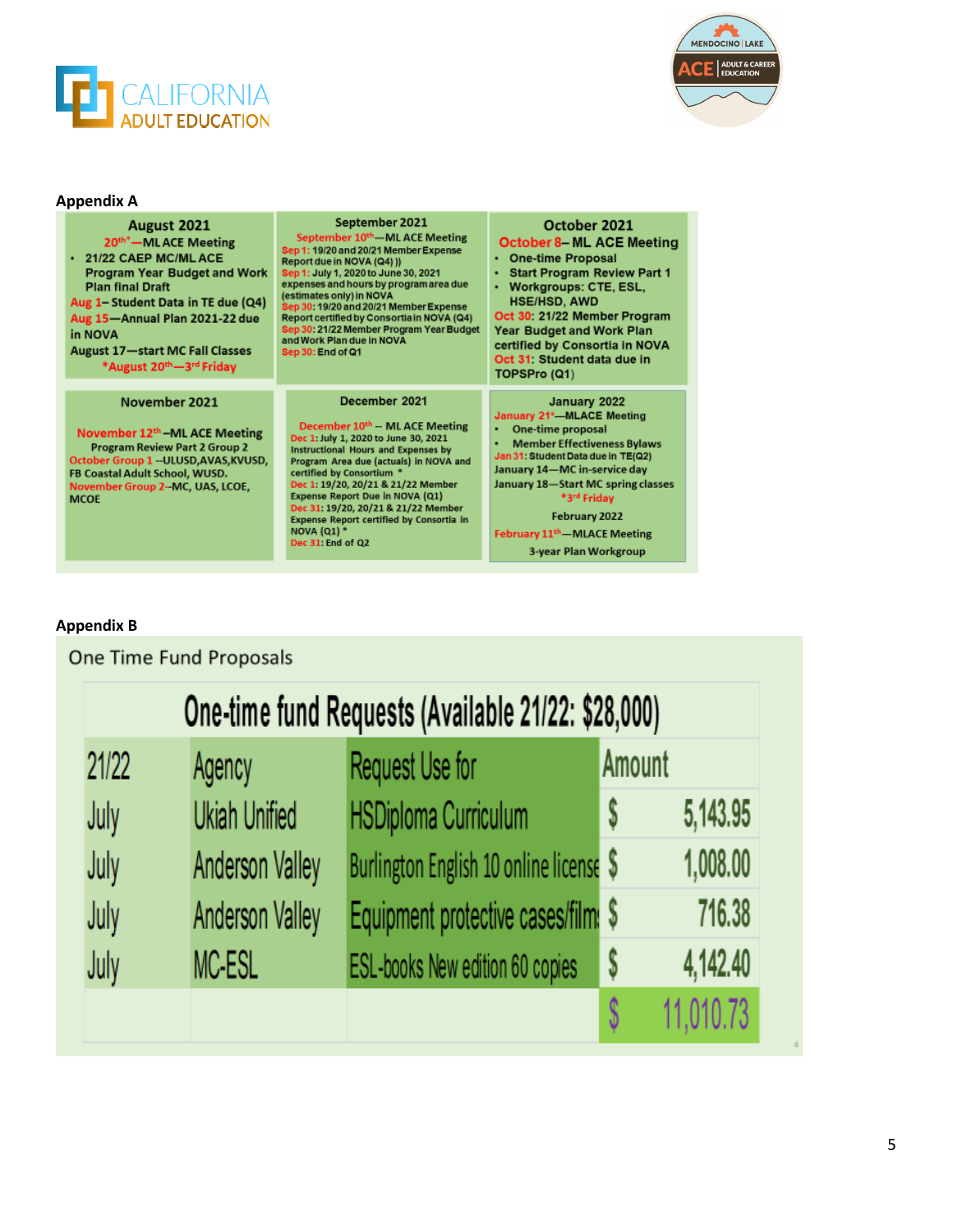



#### **Appendix C:**

| July Revise CAEP Allocation 2021-2022 |                  |                  |                |  |  |
|---------------------------------------|------------------|------------------|----------------|--|--|
| Member Agency                         | 2019-20          | 2020-2021        | July 2021-2022 |  |  |
| <b>AVUSD</b>                          | 104,879.00<br>\$ | 104,879.00<br>\$ | \$109,126.66   |  |  |
| <b>FBUSD</b>                          | 37,773.00<br>\$  | \$<br>37,773.00  | \$39,302.83    |  |  |
| <b>KUSD</b>                           | \$<br>49,486.00  | \$<br>49,486.00  | \$51,490.21    |  |  |
| <b>LCOE</b>                           | \$<br>96,248.00  | \$<br>96,248.00  | \$100,146.10   |  |  |
| <b>MCOE</b>                           | \$<br>11,395.00  | \$<br>11,395.00  | \$11,856.50    |  |  |
| <b>MC-MLACE Admin</b>                 | \$<br>440,862.00 | \$<br>440,862.00 | \$458,717.18   |  |  |
| <b>UUSD</b>                           | \$<br>795,524.00 | \$<br>795,524.00 | \$827,743.21   |  |  |
| <b>ULUSD</b>                          | \$<br>17,859.00  | \$<br>17,859.00  | \$18,582.30    |  |  |
| <b>WUSD</b>                           | 16,123.00<br>\$  | 16,123.00<br>\$  | \$16,775.99    |  |  |
| total for the Consortium              |                  |                  |                |  |  |
|                                       | \$1,570,149.00   | \$1,570,149.00   | \$1,633,741.00 |  |  |

#### **Appendix D:**

# **Brown Act Meeting-Brown Act Meeting Update**

#### **Effective October 1 2021:**

- Local bodies must notice each teleconference location from which a<br>member will be participating in a public meeting and each<br>teleconference location must be specifically identified in the meeting<br>notice and agenda, includi .
- Each teleconference location must be accessible to the public
- Members of the public must be able to address the body at each . teleconference location
- Local bodies must post agendas at all teleconference locations. .
- During teleconference meetings, at least a quorum of the members of<br>the local body must participate from locations within the boundaries of<br>the territory over which the local body exercises jurisdiction. .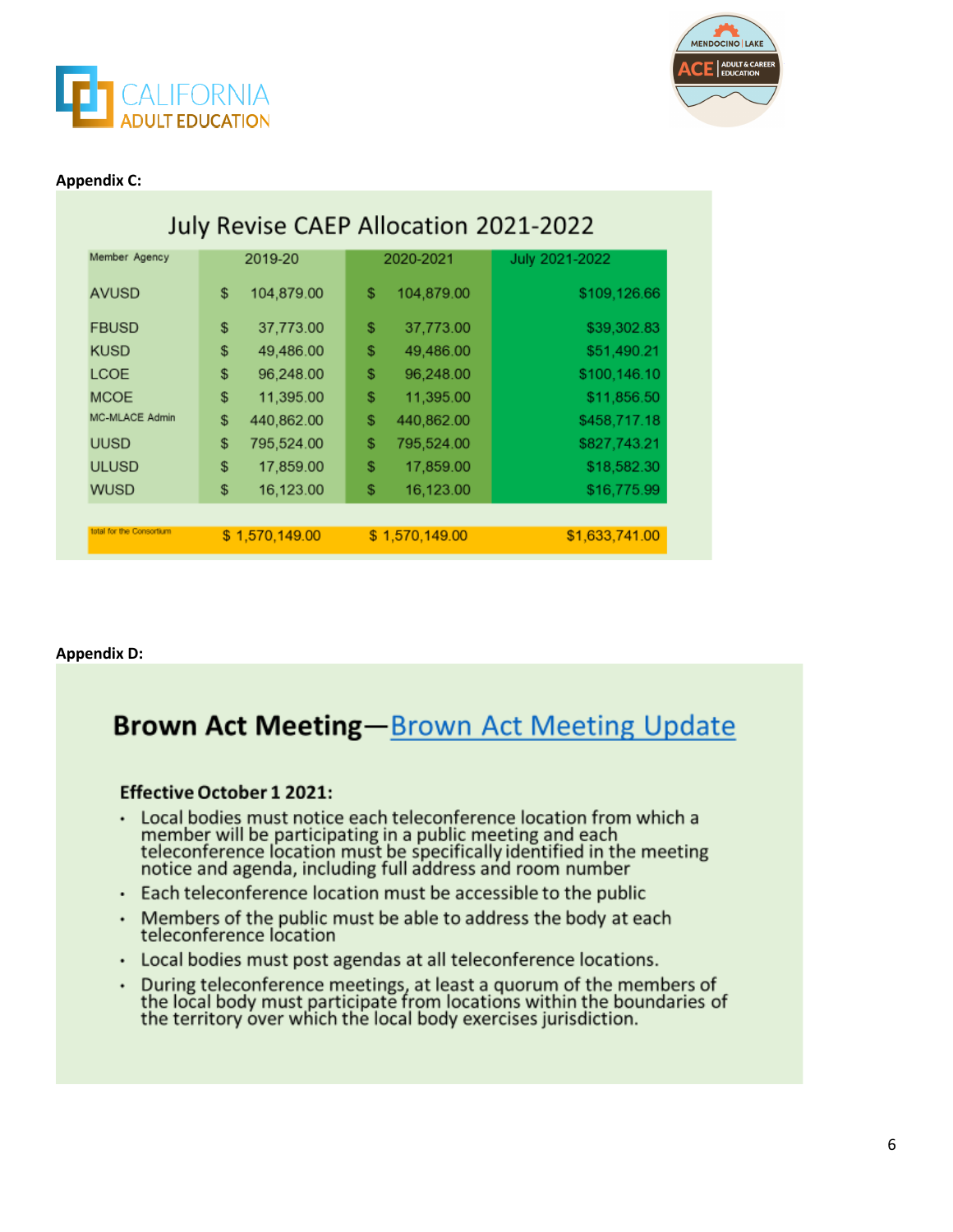





# 30\_Mendocino-Lake CCD\_ 20/21 Summary and Annual Plan for 21/22

# Executive Summary

- The consortium's vision
- List accomplishments made during the prior Program Year 20/21,
- Primary goals for the upcoming Program Year 21/22

## 2020-2021 program year consists of the following goals from our 2019-2022 Strategic Plan:

ML ACE approved the 20-21 allocations to its member agencies. The mission of our consortium is to collaborate and share resources across historical and institutional boundaries to provide adults in our region equitable, seamless and integrated educational and career pathways and services with multiple opportunities for successful entry and exit. As we continue to effectively collaborate to support this mission, we have accomplished some of our targeted goals, but not all.

Despite the continuing impacts of the COVID-19 pandemic crisis regionally, nationally and worldwide**,** we continued to offer educational services in all our locations, albeit remotely and with appropriate health safety precautions. We continued to provide remote instruction and other distanced educational services. Our agency members who provided high school diplomas and HiSET prep and testing continued to provide and assist adult students to continue their goals of finishing high school equivalency requirements in order to obtain their diplomas or pass their HiSET tests. Our Basic skills and ESL classes continued to run in the adult schools and at the college as non-credit classes. Instructors reached out to students via email, telephone calls, social media platforms (WhatsApp, Facebook, etc.) to motivate students to continue distanced learning and learning from home, from their teachers and peers. Many of our adults students also had to navigate learning at home with their school children who were also learning from home since all public K-12 schools were closed and schooling was transitioned to distanced education. Due to the closure of many businesses, many of our adult students lost their jobs or had reduced time at work. Needless to say, many instructors of Basic skills and ESL reported that it was a challenge for students to persist and to carve time out for their own classes when they had the added burden of taking care of their children's hom- schooling as well as financially supporting their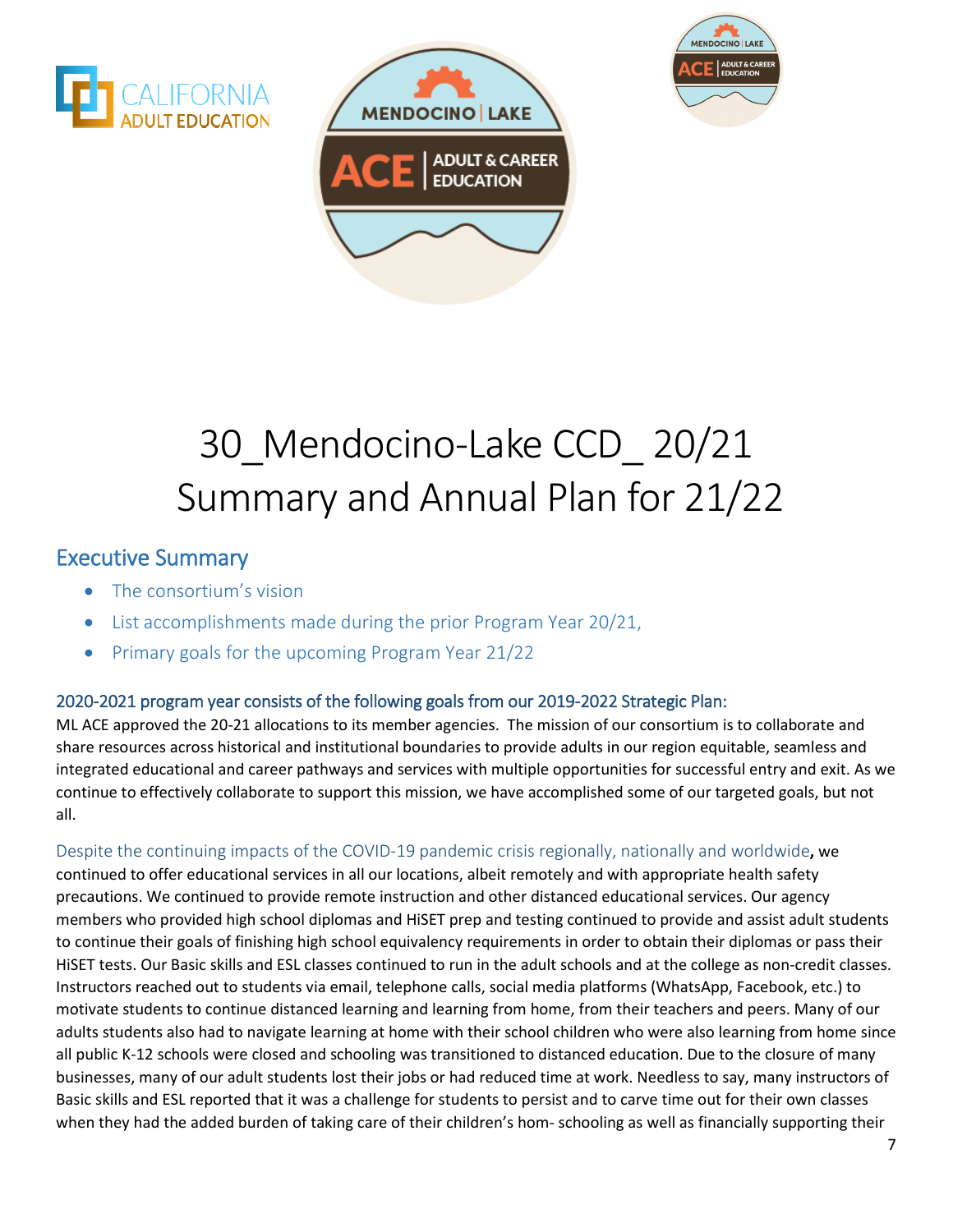



families due to loss or reduction of work hours while experiencing the stress of their health and safety the midst of the health crisis.

Our CTE programs continued to operate via remotely and extended their classes through the mid-summer, so that CTE students can fulfill externship requirement hours to graduate and find jobs. Our MA (Medical Assistant) programs in two counties continued to run their programs and graduated almost all of their students with one or two students dropping out of the programs. In fact, all of our medical assistant students were promised jobs at their externship facilities even before they completed their program. The Vocational Nursing Program graduated 27 students this year, in addition to students in three cohorts who completed their CNA programs. The Phlebotomy program continued to run despite stopping classes at some time because of the impact of the pandemic. These students finished their program and passed their licensure exams as well.

Our AWD students were not left alone with no support from their program teachers. Most AWD students were equipped with technology and internet access to get services remotely. A few received services at their homes or outdoors weather permitting. All AWD students had regular contact with teachers via phone, video or in person. Teachers continued to provide life skills via interactive classes on Zoom and in person. Supplies were delivered to students' homes for use in cooking and other classes. Classes were designed around students' interests to maintain their engagement and included reading, starting micro-enterprises, traveling around the world remotely and learning about different cultures and customs.

The CAEP allocation for this fiscal year remained at the same level as last year with no additional monies given for enrollment and COLA in our CAEP-funded programs. Therefore, we will have to reconfigure and leverage existing resources to sustain most of our programs. For example, we will make sure wrap-around services including providing for digital devices, hotspots and Wi-Fi access for our students are accessible and available. We will continue to fund our support specialists in remote areas so that students will have points of contact locally and connect them to transitional services whether in basic skills/ESL to existing CTE programs in our region. Our implementation of Community Pro Suite as an online referral system will be a valuable to tool to have seamless support and communication among agencies involved in wrap around services for students. In addition, all our monthly consortium meetings were now done remotely, which has reduced travel expenditures for this fiscal year. In addition, during 2021, we drastically reduced our expenditures for fee-based professional development activities but we continued to attend webinars, conferences and workshops via online.

To address the systemic racial inequities re-surfacing in our country, we are mindful of serving all students not only in all the seven CAEP areas but also making sure all adult learners of color have easier access to our programs and classes. However, in implementing our remote teaching strategies via online, the disparity in internet, technological access and availability were more pronounced among our low-income economically disadvantaged students and households. In fact, our geographically remote areas of Anderson Valley, Round Valley and Fort Bragg have limited internet access and broadband capabilities, which hindered and made it difficult for adult students in our programs to continually engage in online classroom meetings or to complete their classes remotely. With this unprecedented period and the necessity to continue instruction remotely and digitally, it is essential that we address the barriers of computer literacy and internet accessibility for our adult students. We will have to create strategies in 2021-2022 to meet the computer literacy needs of our adult students and the regional need for improve internet accessibility.

These strategies and goals approved by the consortium for 2020-2021, include all those listed below and the outcome/results of meeting these goals. In addition, we have also included plans and strategies on how we want to accomplish upcoming goals in 2021-2022 based on our 3-year plan: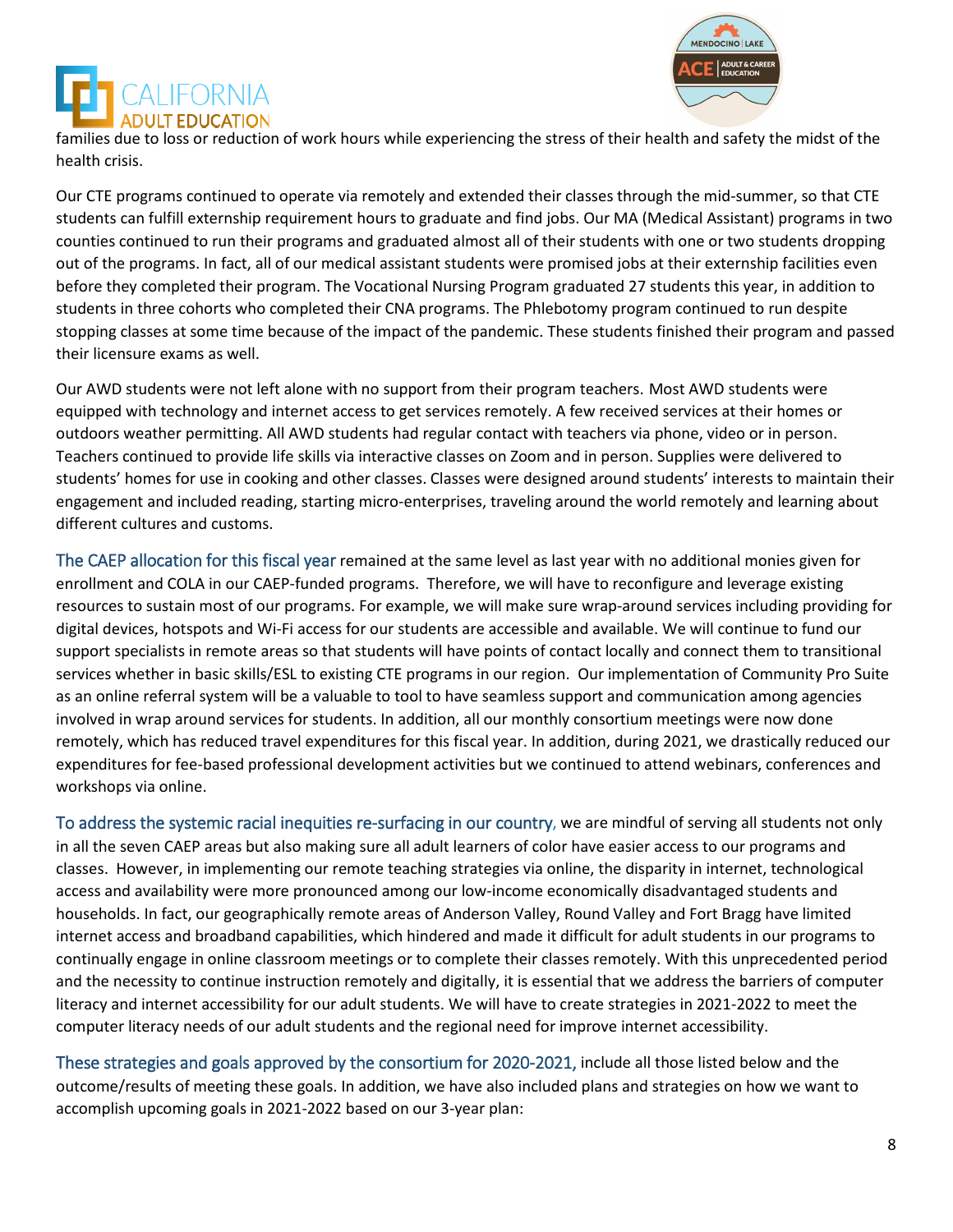



1. **Identify, develop and expand offerings of non-credit Mendocino College curriculum in the priority pathways:** We have expanded our non-credit course offerings in ESL, ESL for Home Health Aides, HISET prep and basic computer skills classes in several of our locations in collaboration with the Mendocino College non-credit offerings. In 20/21, we developed the non-credit sustainable construction trade curriculum and is now going to be offered as a group of noncredit construction courses to complete a short-term non-credit certificate in Sustainable Construction Trade in the fall of 2021. We are in the process of submitting the non-credit computer applications certificate (business office Word application) to the curriculum committee of the college district. This non-credit curriculum when approve, will be offered in the fall semester of 2022.

#### **2. Improve enrollment in existing programs based on community needs data:**

According to the LaunchBoard Adult Education Pipeline data, our consortium steadily increased the number of students we served in all our programs during the last three years. From 2017 to 2019, we served about 1800 to almost 2000 students each year. However, primarily due to the COVID-19 health crisis, we have a dip in the numbers in 2020 to about 1700 (TE Summary Data) and even lower to 1600 for 20/21. This is not unusual since many of our students have low literacy and low digital literacy and therefore did not enroll in online or mostly online classes. We hope to continue to review our data in Launch Board, TE and CommunityPro Suite and strategize how we can continue to increase our enrollment, retention and persistent rates by utilizing varied ways of engaging students through small-sized classroom instruction, remote/online instructions and/or hybrid learning.

#### **3. Create and implement strategies that improve the sustainability of our health care programs,**

Our Health care programs in our three locations have consistently been filled and students who are graduating with short-term CTE certificates in the Vocational nursing, certified nursing assistant, dental assistant, medical assistant and phlebotomy programs. We have increase graduates from these programs at a rate of 10-15% in three years. We will continue to fund, support these CTE programs, and draw interest and student enrollment from our geographically remote areas where students do not have many career education opportunities. This is a challenge since there is no public transportation to these geographically remote areas,

#### **4. Improve the ease with which our students connect to outside support agency services:**

Due to our partnership with Career Point in Lake and Mendocino Counties, we are able to share and circulate information to our consortium members, which they pass on to their students. Information about job openings, training and workshops and other work-related services that are available at their Career Point sites are passed on to our adult students. We hope to continue to pass on job-related information, basic needs, student-worker support services information, and other wrap-around services, as we continue to implement the Community Pro Suite student and agency engagement tool.

#### **5. Complete pathway maps in the priority industry areas:**

In 19/20, we completed the medical pathway map and brochures that were published and were circulated to our members and our consortium partners in the community. In 20/21, new pathway mapping were initiated and will be completed in 21/22.

In the coming year of 21/22, we hope to have three pathway maps completed and distributed as informational booklets: the medical pathway, the sustainable construction pathway and the business applications pathway. Publishing these career pathway maps as informational booklets will provide the students with information to focus on completing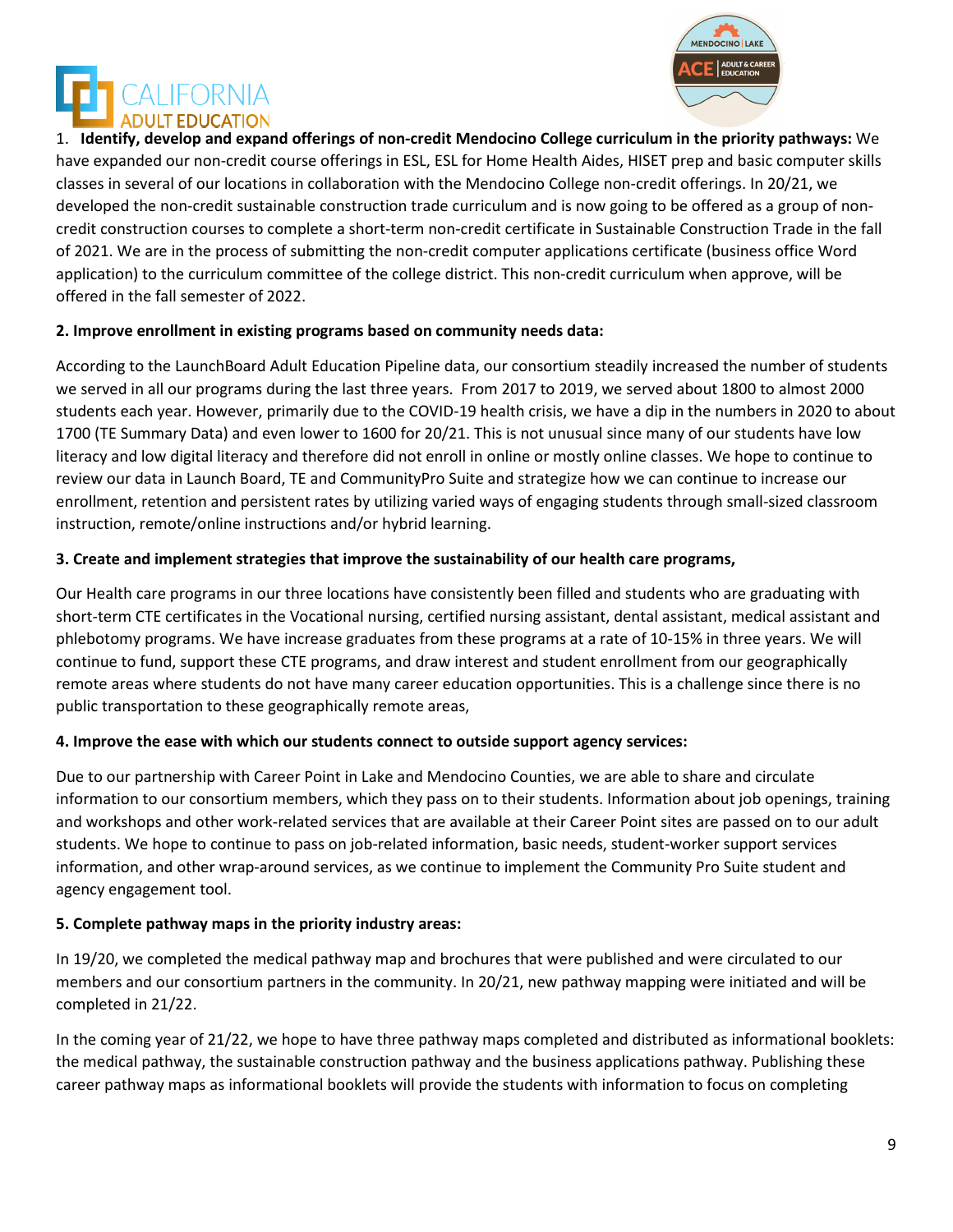



required classes that follow educational pathways that would help them get their career technical education certificates that will eventually land them in jobs in their career choices that are economically sustaining their families.

#### **6. Continue to collect, analyze and improve the accuracy of our student data:**

The newly redesigned Adult Ed Pipeline in LaunchBoard also will continue to give us data that we can use to review our enrollment, retention and persistent rates with combine data from TopsPro Enterprise (TE, our state-required student data collection system) and MIS data from the college. In addition, as we gain traction and more member usage of Community Pro Suite in 21/22, we will be able to collect, analyze and improve our student data from several data systems: TE data, MIS data and Cal Jobs data. We hope that analyzing student information from adult school programs, from the college-run programs and from the students' employment history, we can better strategize how to serve students in their multiple entry and exit points in their career trajectories.

#### **7. Improve student retention rates from enrollment to completion of educational goals:**

According to our TE data and MIS data, we have successfully enrolled and served almost 1400 plus students in 20/21. This is a decrease from 19/20, but our students are staying longer and gaining skills and almost **29%** have gained one or two educational functional levels within the year.

#### **8. Equitably fill program gaps throughout consortium.**

Several of our programs are located in remote areas that are geographically and more importantly, culturally distant from the epicenters of educational services which are mainly in the largest towns or county seat towns of our two counties (Ukiah in Mendocino County and Lakeport in Lake County). Therefore, it was important for the consortium to work with local districts and agencies that could assess and meet the needs of their communities more efficiently and equitably. Locally run programs for real community needs. For example, In Anderson Valley, not only did we hire a local resident to be an outreach and support specialist but a tutor who lived locally also supports students in their classes in ESL, Citizenship, Basic literacy skills and Parent education which were offered in their adult school location. However, during the pandemic year, Anderson Valley Adult School swiftly transitioned to offering classes remotely. Teachers and tutors reached out to students via phone calls, texts, live online (synchronous) and encouraged student engagement through asynchronous virtual lessons and support. This mostly remote rural region did not have high speed or broadband Wi-Fi accessibility. The school district, adult school and the community college loaned out chrome books and hotspots to students to keep them engaged in class.

Another remote area in Mendocino County that we serve through a community collaboration effort is Round Valley. Residents are primarily Native Americans and usually do not have easy access to adult educational services. During the 20/21 pandemic, this community suffered superimposed crises including wildfires, earthquakes and high and rapid cases of COVID-19 infection among its population and loss of lives due to COVID-19. Moreover, the area is very remote and surrounded by mountainous terrain, which has limited Wi-Fi connectivity and strength of broadband. Residents also did not have access to Wi-Fi in their homes. The school district loaned chrome books and hotspots to students as well. Our ML ACE outreach and support specialist continued to assist and support adult students to stay engage in their courses but it was an uphill battle considering the impact of the crises that the community faced that happened one after another in a short period of time as was mentioned above.

According to the Adult Ed Pipeline data report, students that we served are predominantly Hispanic (48%) and white (37%) population with about 7% Native American, 3% Asian and 1% identified as African-American, 1% with two or more races about 3% did not identify their racial background. Additionally, we serve adult learners in our region who have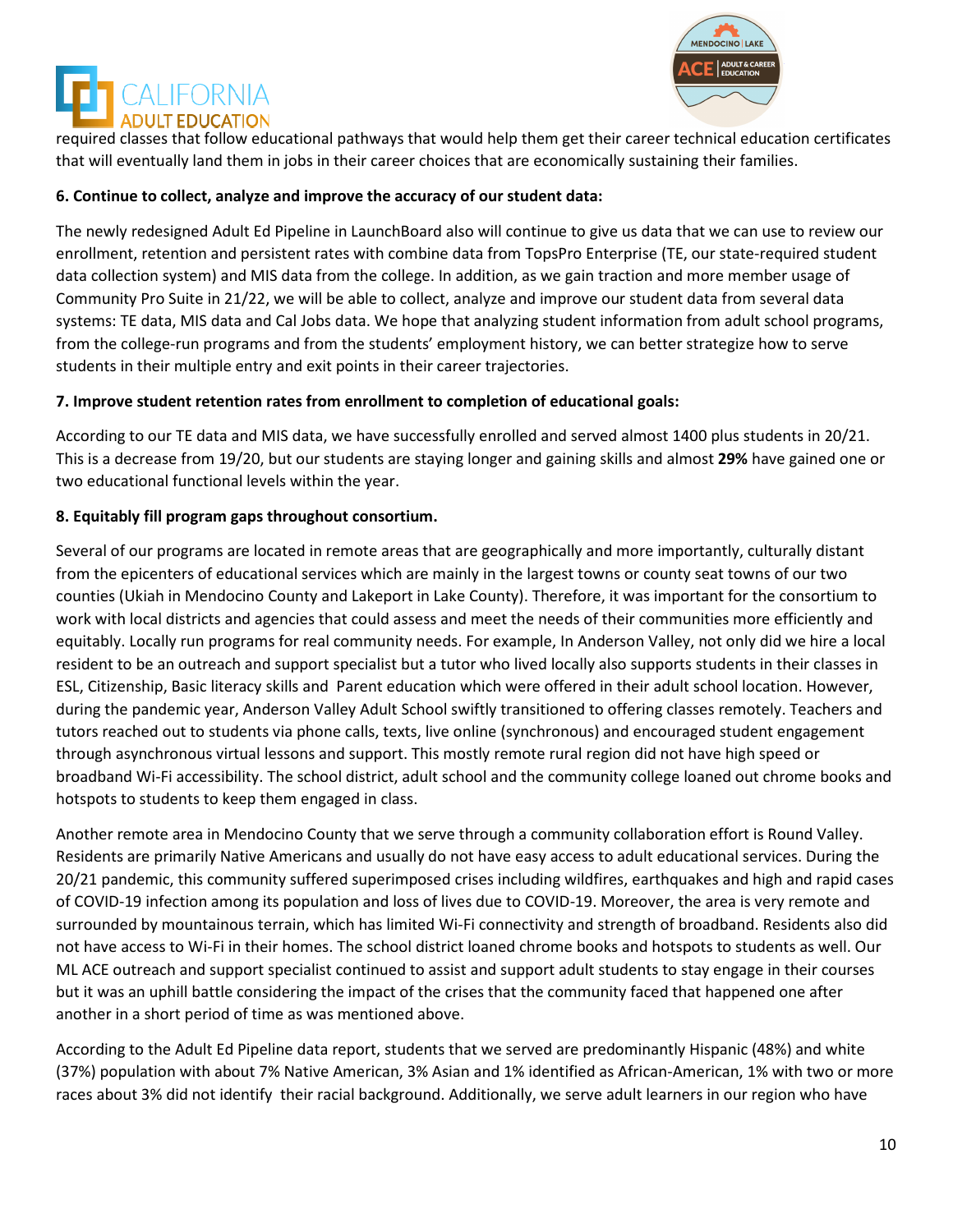



multiple barriers to employment among the top two listed barriers are: low income and low literacy. [\(https://www.calpassplus.org/Launchboard/Adult-Education-Pipeline.aspx](https://www.calpassplus.org/Launchboard/Adult-Education-Pipeline.aspx)

#### 20-21 Accomplishments:

The Consortium continued to fund outreach and support specialists for our three remote locations to assist with recruitment, student data entry, support and liaison work with their respective communities. ML ACE utilized CAEP funds to fund tutors, workshop instructors and vouchers to help high school diploma-seeking adult students and basic skills students so that they have increased functional gains and obtained their high school diplomas/equivalencies. ML ACE also funded laptops and a laptop cart for students in CTE short-term programs in order to have updated technology access. We also funded online and hybrid curriculum for our ESL, High School Diploma and CTE programs.

We increased the level of our partnership with our regional Workforce Development Board (WANB), the Workforce Alliance of the North Bay, by inviting the career specialists from their local operational sites (Career Point) to attend our on-ground training of Community Pro Suite (pre-COVID)—a student/client management and referral system that will manage student data, educational and employment student objectives, so that we can offer wrap around services to our adult students. However, the on ground training happened on the day that the state issued the Shelter-in place order; consequently, utilizing CommunityPro Suite was put on pause. In the areas of seamless transitions and student acceleration, we continued to fund our three Outreach & Support Specialists and assigned them to our three most rural member agencies to support the student enrollment, intake and assessment process as well as outreach and promotion of program offerings to the community. For professional development, we participated in regional data and accountability workshops, webinars, the CAEP Summit, the CCAE Conference trainings in collaboration with TAP and OTAN all virtually and via Zoom.

#### Regional Planning Overview

Our consortium held regular monthly meetings via Zoom throughout the fiscal year 20/21. Attendance and participation from all members at these meetings, facilitated discussions and eventual approval of several policy and procedure documents including return of capital equipment and our consortium's operational principles. At these monthly meetings via Zoom, agency members contributed greatly to the continuance of programs to continued member evaluation of accountability and effectiveness.

The one activity that we have started to implement in 20/21 and we expect better usage from is the implementation of Community Pro Suites (CPS) referral tool. The implementation of this tool is a coordinated effort of ML ACE member agencies with our local Workforce Development Board and the Ukiah Valley Association for Habilitation. Upon successful implementation, these agencies will be more effective at referring our adult students to each other for support services that will positively affect the students' ability to achieve their educational and workforce goals. This will lead to an increase in our persistence rate and an increase in employment and wage data. At monthly data review meetings the director will prepare and bring reports from TE and CPS that compile the student data necessary to check on our progress indicator goals. We will monitor student persistence rates using CAEP Summary tables in TE. Through the CPS system, we will generate and review reports that identify individual students needing follow up. Each member agency will be responsible for the follow up and outreach, with the goal of assisting students with overcoming barriers to education and employment. Mendocino College will continue to develop curriculum of non-credit courses to expand our course offerings at Adult Schools throughout our district. These offerings were identified through American Community data review, labor market review and community partner feedback. The results were to target offerings in Construction & Trades, Healthcare and Business.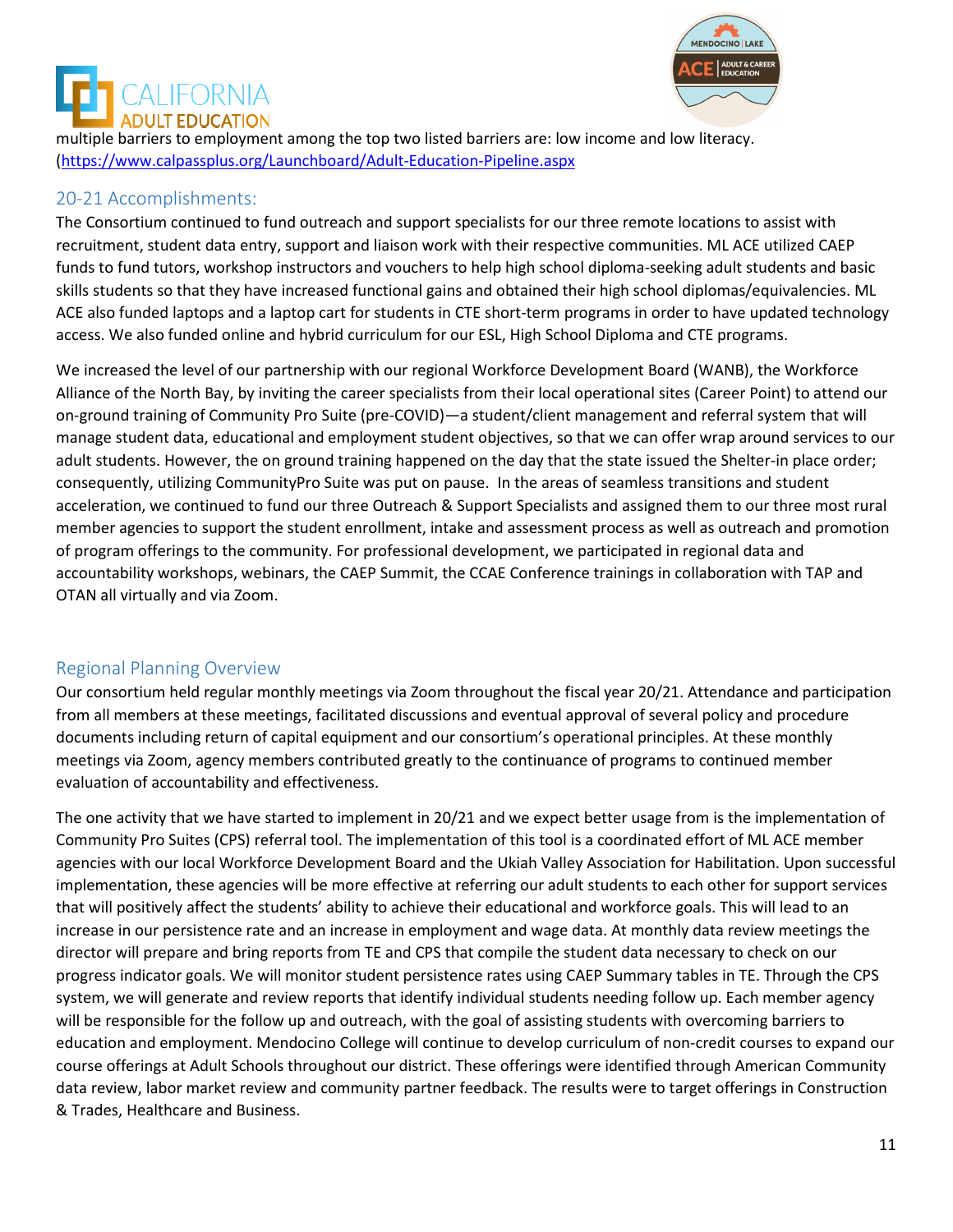



Non-credit Sustainable Construction Trade (SCT) courses are being offered in the Fall 2021. In addition to the curriculum development, we are creating pathway maps and informational brochures to market these educational opportunities to adult students in our district. We will measure the effectiveness of these positions by tracking the enrollment and persistence rates of these course offerings.

#### Meeting Regional Needs

# Regional Need #1

#### **Gaps in Service / Regional Needs**

#### **Improve access and alignment of HSE/HSD throughout the region based on best practices.**

In 20/21, we offered High School Diploma classes in six of our 10 Mendocino-Lake ACE locations (Ukiah, Upper Lake, Kelseyville and Willits, Fort Bragg and Round Valley). HiSET prep and tests were offered in Anderson Valley and in Ukiah. We also have HiSET testing centers in Ukiah.

According to our data in LaunchBoard Adult Education Pipeline, since 18/19, there is a significant increase of students who are in our ABE/ASE programs. Data shows that there 32% of the students we serve in our consortium are in ABE which is a higher percent that students in ESL programs which is at 30%, ASE at 19% and CTE at 21% and AWD at 12%.

<https://www.calpassplus.org/Launchboard/Adult-Education-Pipeline.aspx>

Regional Need #2 **Gaps in Service / Regional Needs**

#### **Offering of a CNA course in Lake & Mendocino County**

The Lake County Office of Education twice a year is now offering a CNA program. In Mendocino County, the local skilled nursing facilities offer in-house training in Fort Bragg, Ukiah and Willits. Because these trainings are free to the participants and they receive on the job pay along with the training, we are not offering any CNA training at our adult school locations in Mendocino County.

Through advisory committee meetings, it has been determined that this is the best course of action at this time for Mendocino County. It meets the needs of both the employer and the student/participant with little to no cost to the student. The Lake County Office of Education continues to work with a local skilled nursing facility that serves as the program's sole clinical site partner.

Monitoring of job vacancies in our region, successful completion of students in current programs and placementinto jobs.

#### Regional Need #3

#### **Gaps in Service / Regional Needs**

#### **Identify gaps and redundancies in services and ensure that students have equal access to programs both physically and electronically in Lake and Mendocino Counties.**

Due to the COVID-19 pandemic and the public health order to shelter in place, many of our educational services pivoted to remote instruction and other distance educational modalities. However, all of these programs found two significant gaps: adult students' computer literacy skills and internet or broadband internet access. Especially in geographically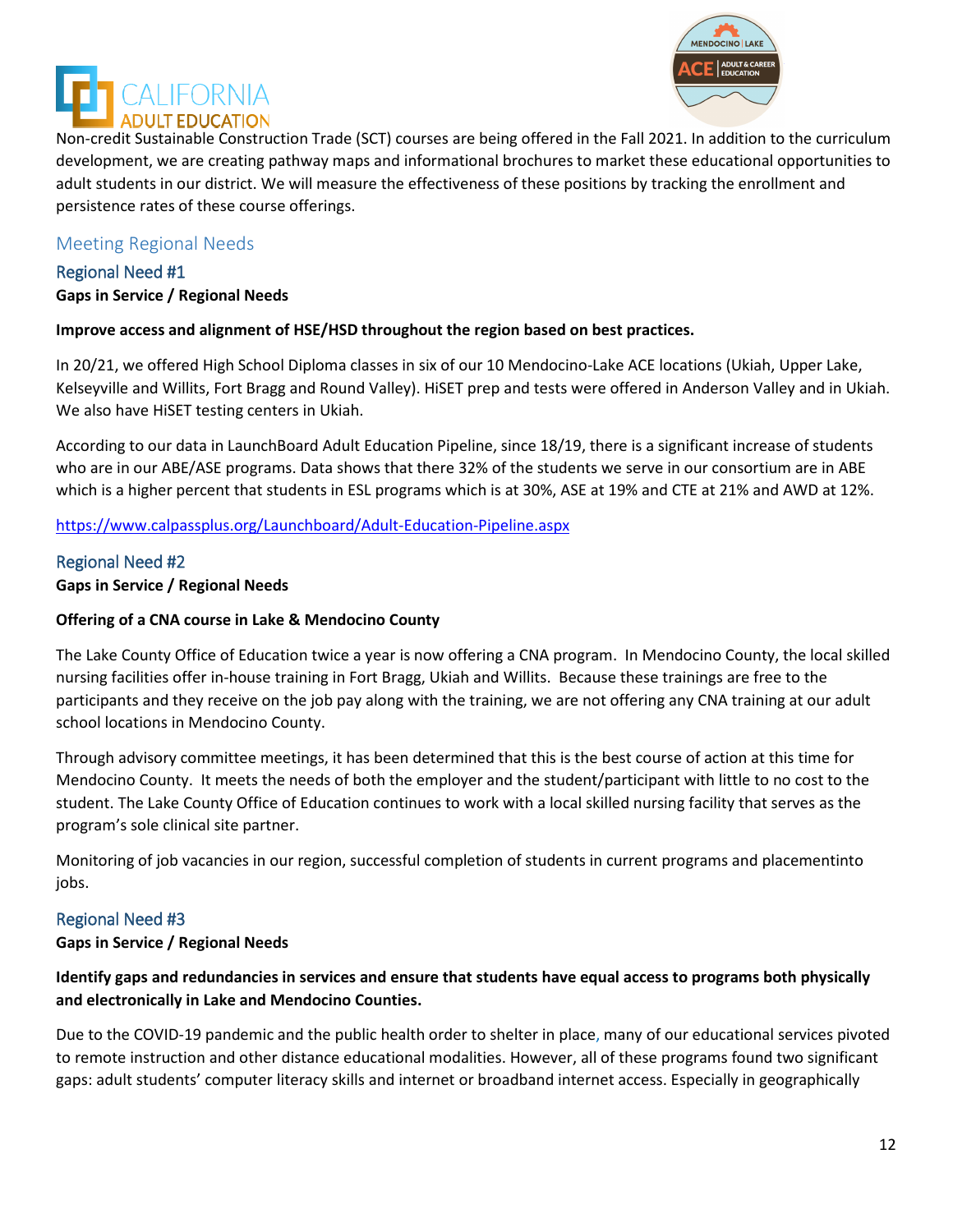



remote areas of Anderson Valley, Fort Bragg and Round Valley, many students were educationally impacted by these gaps in skills and in services.

- 1. In the current state of pivoting to remote instruction, we will have to provide basic to intermediate level computer literacy skills for our adult learners.
- 2. We will have to work with regional and county entities that are working to bring broadband internet services to remote areas so that our students can have internet access at a low cost or free-of-charge basis.

# Gaps in Service

# New Strategies

#### **Strategy #1**

#### **Create and offer a construction corps program for adults in Lake and Mendocino Counties—**

Non-credit construction curriculum developed and submitted to MCCC curriculum committee in the Spring 2020. Noncredit construction coursed will now be offered in the Fall of 2021.

#### **Strategy #2**

Expand Mendocino College non-credit classes at adult ed. locations for ESL (incl. Home Health Aide), HiSET prep and beginning computers.

ESL classes in six locations including geographically areas of Anderson Valley and Round Valley.

Basic skills classes and HiSET prep classes in six locations.

Non-credit Basic computer skills classes were offered in four locations (Anderson Valley, Lakeport and Ukiah and Round Valley).

#### **Strategy #3**

#### **Create and offer short term intermediate non-credit computer classes (Microsoft Office Suite)**

We hired a college instructor to create a non-credit sequential workshop-style curriculum teaching Microsoft Office Applications which is now submitted to the Curriculum Committee for the Fall. We are hoping to offer these classes in the Fall of 2022.

#### **Strategy #4**

#### **Pilot medical scribe program for potential ongoing offering**

This program was piloted but was cancelled due to very low enrollment. We will review the need for this program since a consortium-run medical assistant program covers basic medical scribing. . Additionally, data collected from graduates of consortium-run medical assistant programs has indicated that many medical assistants receive substantial on-the-job training in medical scribing after hire in facilities throughout the region. This strategy is deleted for the upcoming year.

#### **Strategy #5**

#### **Offer Basic Math for Trades as a non-credit MC course—**

Course offerings of the non-credit construction program in the fall 2021 include Construction Math.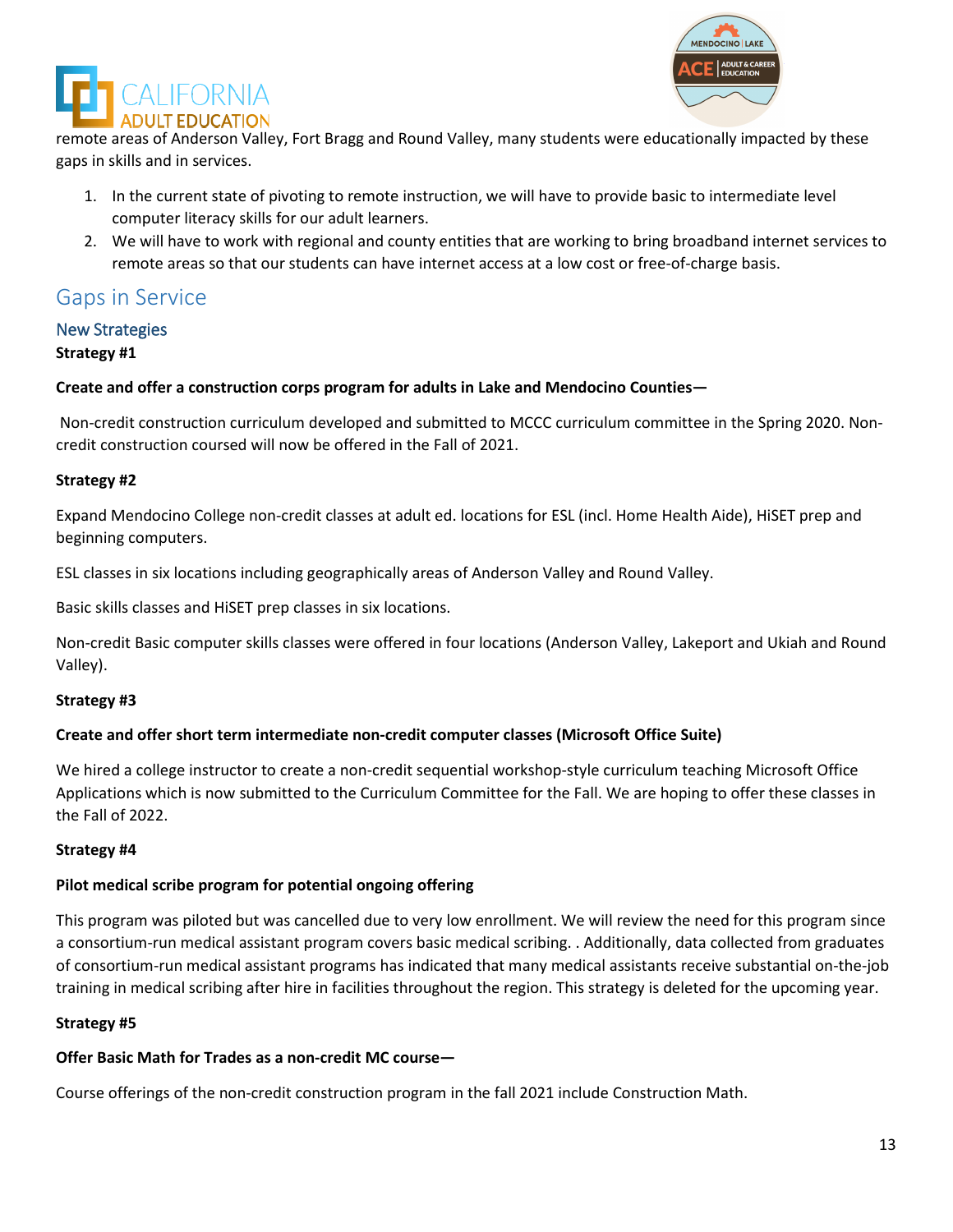



#### Strategy #1

#### **Provide student access to academic guidance services**

Outreach and student support specialists in our three geographically remote areas are supporting and giving academic and wrap-around student services so that students have seamless transitions from basic skills or high school equivalency classes to CTE programs or non-credit classes at the college district in our region.

#### **Strategy #2**

**Provide pathway presentations in appropriate adult education courses to build awareness and help students stay connected.**

Mainly through our support specialists, our adult students in our programs are connected to our offerings, receive educational, and career/job information through intra-agency and inter-agency communication in our region.

#### **Strategy #3**

#### **Finish Business pathway map with inclusion of career centers as part of the student services**

This upcoming year 21/22, we hope get approval to offer the Computer Application Non-credit Certificate in 22/23. Then, we can begin to develop the Business pathway map.

#### **Strategy #4**

#### **Finish Construction/Trades pathway map with inclusion of career centers as part of the student services**

This upcoming year, the non-credit construction courses are being offered in the Fall of 2021. We will make efforts to hire someone to create a construction/trades pathway map.

## Student Acceleration

New Strategies

#### **Strategy #1**

#### **Connect our students to wrap-around services needed for academic success**

While we are still working remotely, we hope to utilize CommunityPro Suite to efficiently and remotely refer students to services in our internal network as well as our external network.

#### **Strategy #2**

#### **Embed service providers at adult school locations including Career Point**

In progress

#### **Strategy #3**

#### **Create work based learning opportunities in our priority pathways**

In progress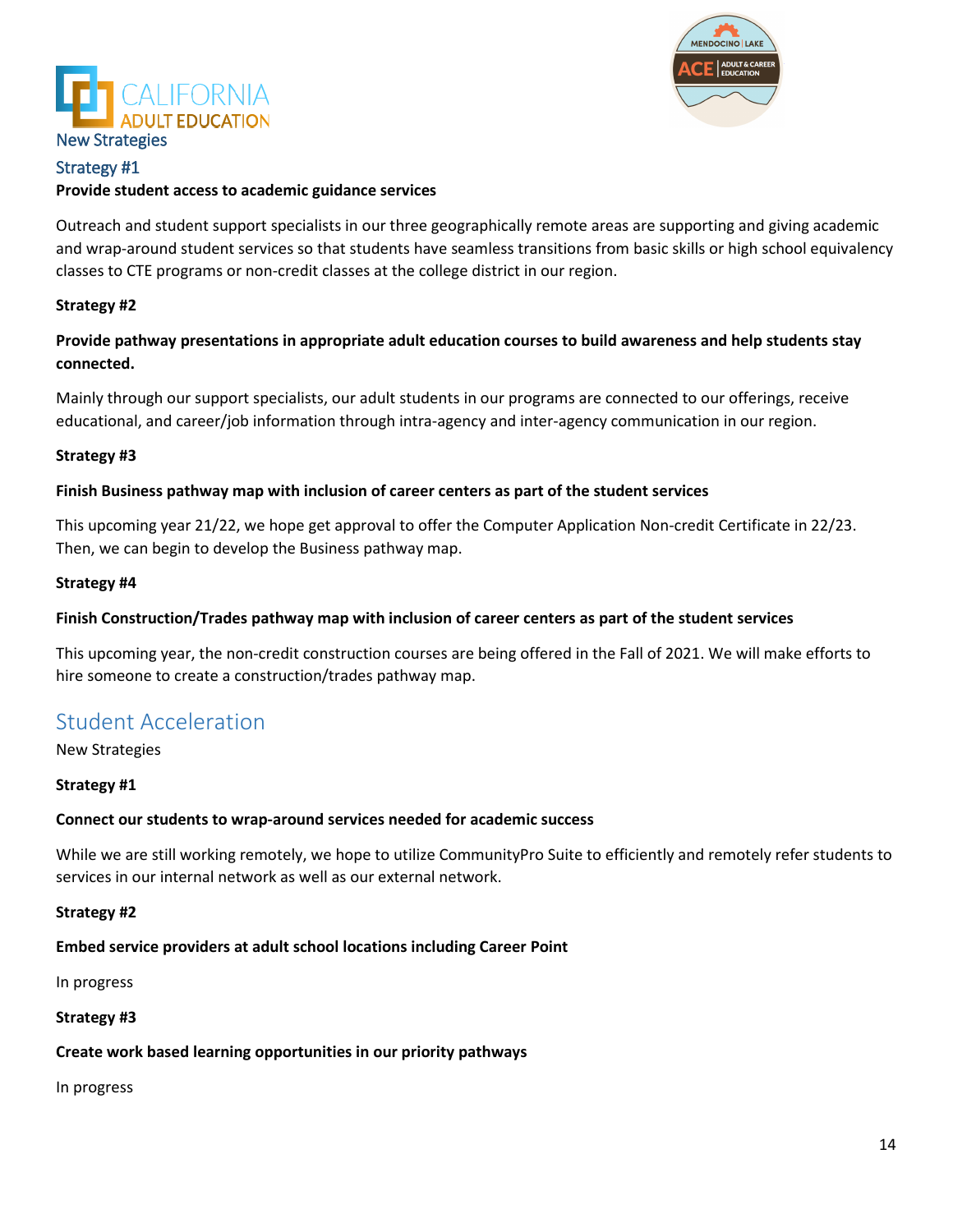



#### **New Strategies**

#### **Strategy #1**

**Data workgroup meetings reviewing agency DIR, table summary and other applicable reports from TE or LaunchBoard.**

#### **Strategy #2**

**Attend annual CAEP Summit, CASAS Summer Institute and other regional workshops and webinars that align to our strategic plan remotely.**

#### **Strategy#3: NEW and CAEP-Required**

#### **Address racial inequities**

Address racial inequities by first increasing awareness and knowledge about structural racism and institutional racism in our educational system. CAEP educators need to know learn and understand the issue before plunging ahead and creating perceived needs for such program that may not be equitably accessible to all students.

# Leveraging Resources 2020-21 Strategies New Strategies **Strategy #1**

#### **Implement Community Pro Suite (CPS) with participation from Career Point agencies.**

In March of 2020, before the COVID-19 health crisis and before our regional shelter-in-place order, we held a Community Pro Suite training in which we invited our consortium members and community partners from Workforce Alliance of the North Bay, Career Point (Mendocino Private Industry Council) Mendocino and Lake Counties, Career Hub (Center from Mendocino College), etc.. to begin implementing CPS and its many function as a student tracking, referral and data management system which we can share with consortium members and community stakeholders.

We plan to continue and invite more community stakeholders who can share and benefit from this system to track and provide referrals for students so that the students are able to get wrap around services from the community.

#### **Strategy #2**

#### **Continue outreach to agency partners to provide integrated services and leverage resources**

Through the CPS training in March of 2020 and invitations to attend our regular consortium meetings, we have reached out to our agency partners and community partners like Career Point in Mendocino and Lake Counties, the Workforce Alliance of the North Bay, Redwood Children Services, North Coast Opportunities, Ukiah Valley Association for Habilitation, Adventist Health etc. In 2020-21, we will continue to reach out to our community partners and potential partners like the Career Hub Center (Mendocino College) Native American Resource Center (Mendocino College), and other community service providers.

#### **Strategy #3**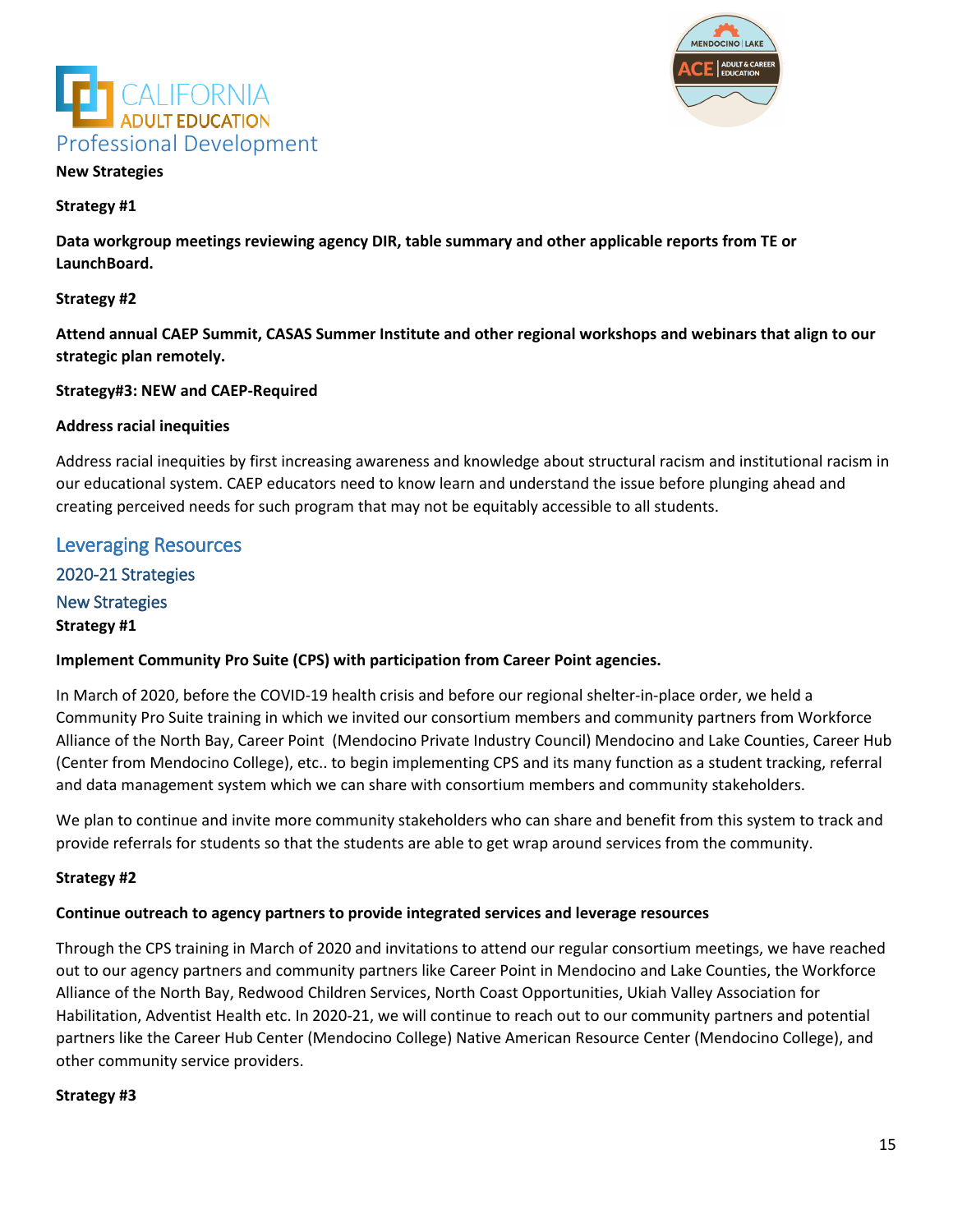



#### **Create and utilize an instructional services agreement template with Adventist Health**

This has been done through the work and instructional services agreement between Ukiah Adult School and Adventist Health of Ukiah. Ukiah Adult School began a service agreement with Adventist Health to use an employee of Adventist Health to teach and direct the Vocational Nursing Program at Ukiah Adult School.

#### **Strategy #4**

#### **Combine healthcare advisory committees into one meeting for all programs**

Our consortium members have been represented in the healthcare advisory committees in Mendocino County.

#### **Strategy #5**

#### **Continue annual marketing plan with the regional marketing firm, Pacific Sky.**

WE have continued to utilize Pacific Sky for our marketing needs to advertise courses, programs in the CAEP areas that we offer and support. We also utilized Pacific Sky to print our Medical Pathways Map Brochures which were widely distributed in Mendocino and Lake Counties.

#### **Strategy #6**

#### **Continue to support Outreach & Support Specialists to serve Anderson Valley, Ft. Bragg and Covelo areas.**

In 20021, the consortium continued to fund outreach & support specialists to serve Anderson Valley, Ft. Bragg and Covelo areas.

#### Fiscal Management

#### *Fiscal Management A narrative justifying how the planned allocations are consistent with the annual adult education plan, which is based on your CAEP 3-year plan.*

**ML ACE created an internal mini-grant allocation process for non-MOE funds. We** call these "project based funds". Over the past three years, ML ACE Agencies have submitted proposals for on-going programs/projects. These projects we then reviewed and approved (or revised or denied). In November of each program year, member agencies provide a detailed presentation to the consortium that shows how the allocated funds are spent and aligns the expenditures to our annual plan. The implementation of these processes gives ML ACE significant oversight of the funds and ensures internal accountability.

**An approach to incorporating remaining carry-over funds from prior year(s) into strategies planned for 20-21.** Each member agency provides their internal plan for spending down their carry-over funds, which must include strategies that are aligned with our current annual plan, at our November monthly meeting. Our policy includes language that ensures the agency can only spend the funds on current approved programs and activities from the original approved project based proposals or previously MOE funds. However, in light of the rapid switch to delivering educational and wrap around services from -face to -face to remote delivery due to the current COVID environment, we will continue to prioritize needs in our consortium that will support and fund those needs appropriately within ML ACE guidelines and CAEP guidelines.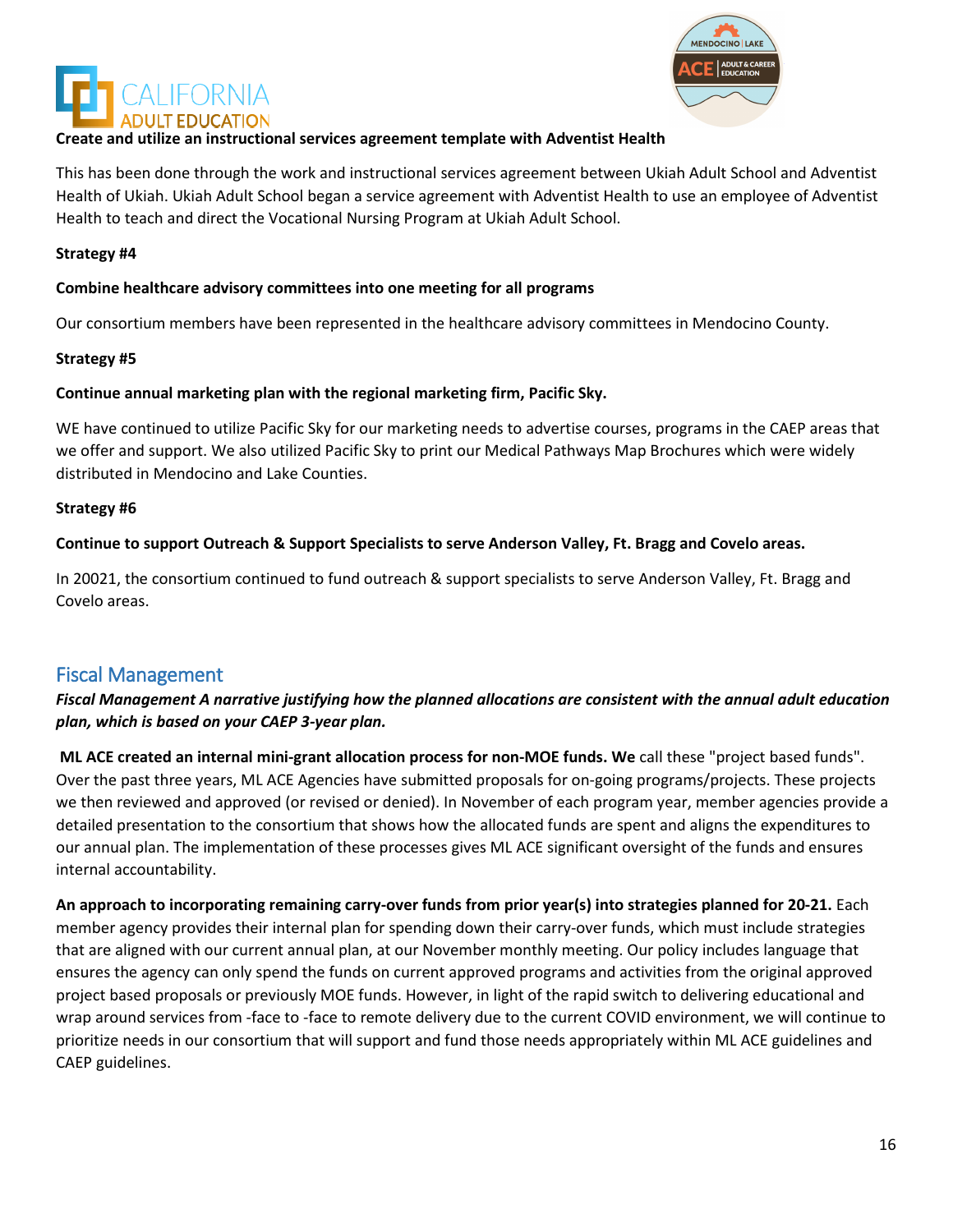| <b>Regional</b>                   | Objectives (what)                                                                                                                                                                               | <b>Implementation</b>                                                                                                                                                                                                                                                                        | <b>Outcome/results</b>                                             | <b>Continue?</b> |
|-----------------------------------|-------------------------------------------------------------------------------------------------------------------------------------------------------------------------------------------------|----------------------------------------------------------------------------------------------------------------------------------------------------------------------------------------------------------------------------------------------------------------------------------------------|--------------------------------------------------------------------|------------------|
| <b>Needs</b>                      |                                                                                                                                                                                                 | (how)                                                                                                                                                                                                                                                                                        |                                                                    | Yes/no           |
| Need #1                           | Improve access and<br>alignment of HSE/HSD<br>throughout the region<br>based on best<br>practices.-                                                                                             | ULUSD-and KV, Willits-<br><b>High School Diploma</b><br>offered via paper-<br>based/online);<br>MC-HEP and HSE-HISET<br>testing center; tutors,<br>workshops<br>UUSD-RV-High School<br>Diploma program for adults<br>in Round Valley<br><b>UUSD-GED Pearson Vue</b><br><b>Testing Center</b> | <b>HSE</b><br><b>HSD</b><br><b>Graduates</b>                       | yes              |
| Need # $2$                        | Offering of a CNA<br>course in Lake &<br>Mendocino County-                                                                                                                                      | LCOE-CNA, externship at a<br><b>Skilled Nursing Facility</b><br>in Lakeport<br><b>Skilled Nursing Facilities</b><br>offering in-house CNA<br>training in Ukiah, Willits<br>and Fort Bragg                                                                                                    | CNA in jobs                                                        | Yes              |
| Need #3                           | Identify gaps and<br>redundancies in<br>services and ensure<br>that students have<br>equal access to<br>programs both<br>physically and<br>electronically in Lake<br>and Mendocino<br>Counties. | Options:<br>ASE: GED, HISET<br>Diploma by credits<br><b>ESL/Citizenships</b><br>AWD-UVAH, MC<br>CTE-MA in Lake and<br>Mendocino                                                                                                                                                              | Offered in multiple<br>locations and<br><b>Multiple modalities</b> | yes              |
| <b>Gaps in</b><br><b>Services</b> | Objective                                                                                                                                                                                       | Implementation                                                                                                                                                                                                                                                                               | Outcome/result                                                     | Continue?        |
| <b>Strategy #1</b>                | Create and offer a<br>construction corps<br>program for adults in<br>Lake and Mendocino<br>Counties-                                                                                            | Non-credit construction<br>curriculum developed and<br>submitted to MCCC<br>curriculum committee;<br>hopefully will be offer in the<br><b>Fall of 2021</b>                                                                                                                                   | <b>Construction courses</b><br>in Fall 2021                        | yes              |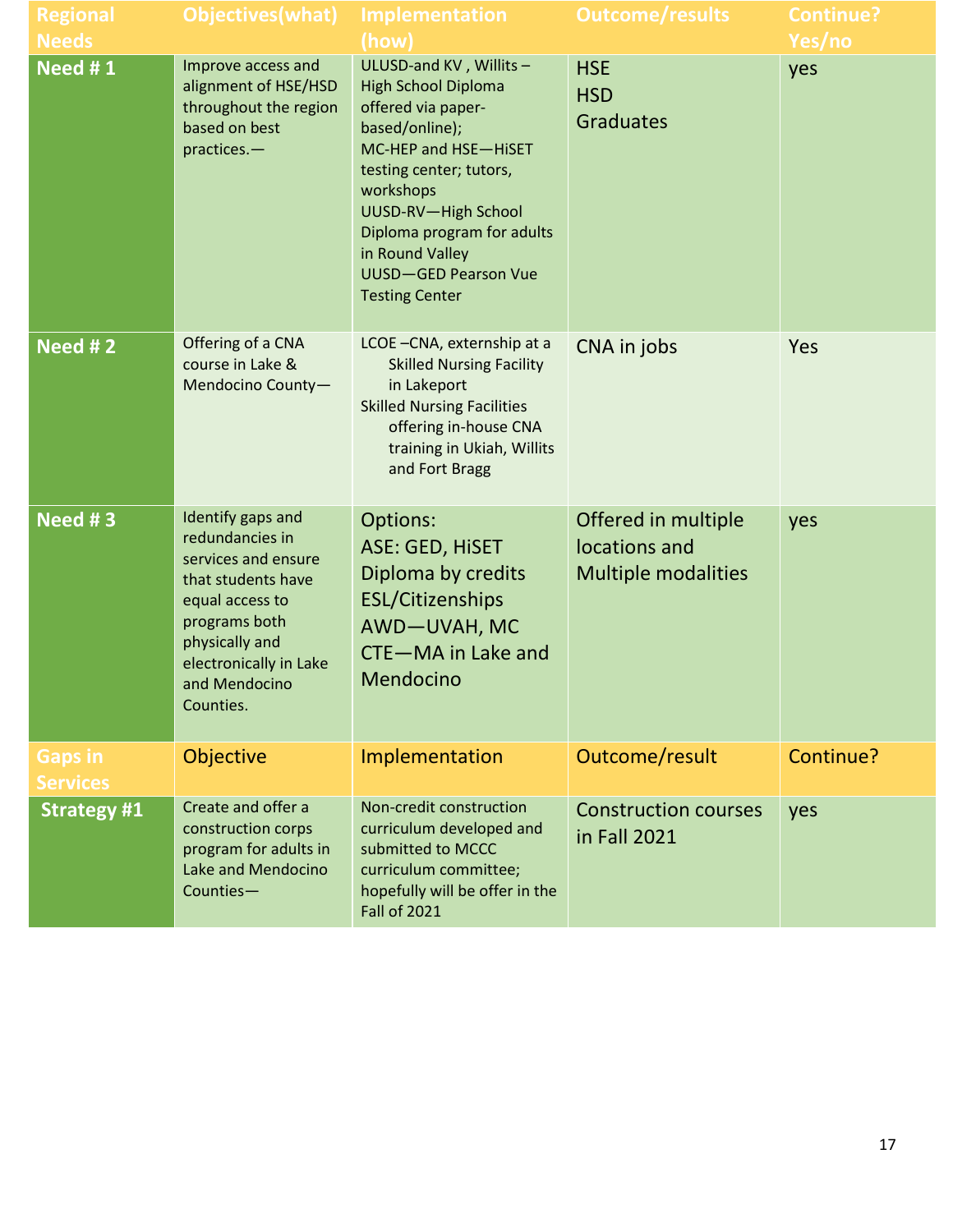



|                                            | <b>ADULI EDUCATION</b>                                                                                                                                            |                                                                                                                                                                                                                                                                                                                                                                                                           |                                                                                       |           |
|--------------------------------------------|-------------------------------------------------------------------------------------------------------------------------------------------------------------------|-----------------------------------------------------------------------------------------------------------------------------------------------------------------------------------------------------------------------------------------------------------------------------------------------------------------------------------------------------------------------------------------------------------|---------------------------------------------------------------------------------------|-----------|
| <b>Strategy #2</b>                         | <b>Expand Mendocino</b><br>College non-credit<br>classes at adult ed.<br>locations for ESL (incl.<br>Home Health Aide),<br>HiSet prep and<br>beginning computers. | <b>Mendocino College:</b><br><b>Basic Skills: Fort Bragg,</b><br>Anderson Valley, Willits,<br>Round Valley, Lakeport and<br>Ukiah<br><b>ESL-</b> Ukiah Campus and<br>Ukiah Adult School, Coast<br>Center, Willits, Lakeport and<br>Round Valley, Anderson<br>Valley-ESL plus ESL for<br>health care providers<br><b>Basic Computer Skills:</b><br>Anderson Valley, Lakeport,<br><b>Ukiah Adult School</b> | <b>Goals Met</b><br>And on-going                                                      | yes       |
| <b>Strategy #3</b>                         | Create and offer short<br>term intermediate<br>non-credit computer<br>classes (Microsoft<br>Office Suite)                                                         | Rebecca Bailey-started<br>working on the curriculum<br>and was submitted in EAP<br>and now in PAT                                                                                                                                                                                                                                                                                                         | <b>Non-credit Microsoft</b><br>office suite courses<br>will be offered Fall<br>2021   | yes       |
| <b>Strategy #4</b>                         | <b>Pilot medical</b><br>transcriber program<br>for potential ongoing<br>offering                                                                                  | MCOE offered the program<br>in the Fall 2020 - only two<br>students applied so they<br>cancelled the class                                                                                                                                                                                                                                                                                                | <b>MA</b> programs<br>embedding medical<br>transcribing in their<br><b>MA</b> classes | <b>No</b> |
| <b>Strategy #5</b>                         | <b>Offer Basic Math for</b><br>Trades as a non-credit<br>MC course-                                                                                               | Not yet offered but with the<br>new proposed non-credit<br>construction curriculum, will<br>include Math for<br>Construction                                                                                                                                                                                                                                                                              | <b>Future work</b>                                                                    | yes       |
| <b>III. Seamless</b><br><b>Transitions</b> | Objectives                                                                                                                                                        | Implementation                                                                                                                                                                                                                                                                                                                                                                                            | outcome                                                                               |           |
| <b>Strategy #1</b>                         | Provide students<br>access to academic<br>guidance services                                                                                                       | More wraparound services<br>and information through<br>the Career Hub<br>Outreach specialists in RV,<br>AV and FB                                                                                                                                                                                                                                                                                         | In progress                                                                           | yes       |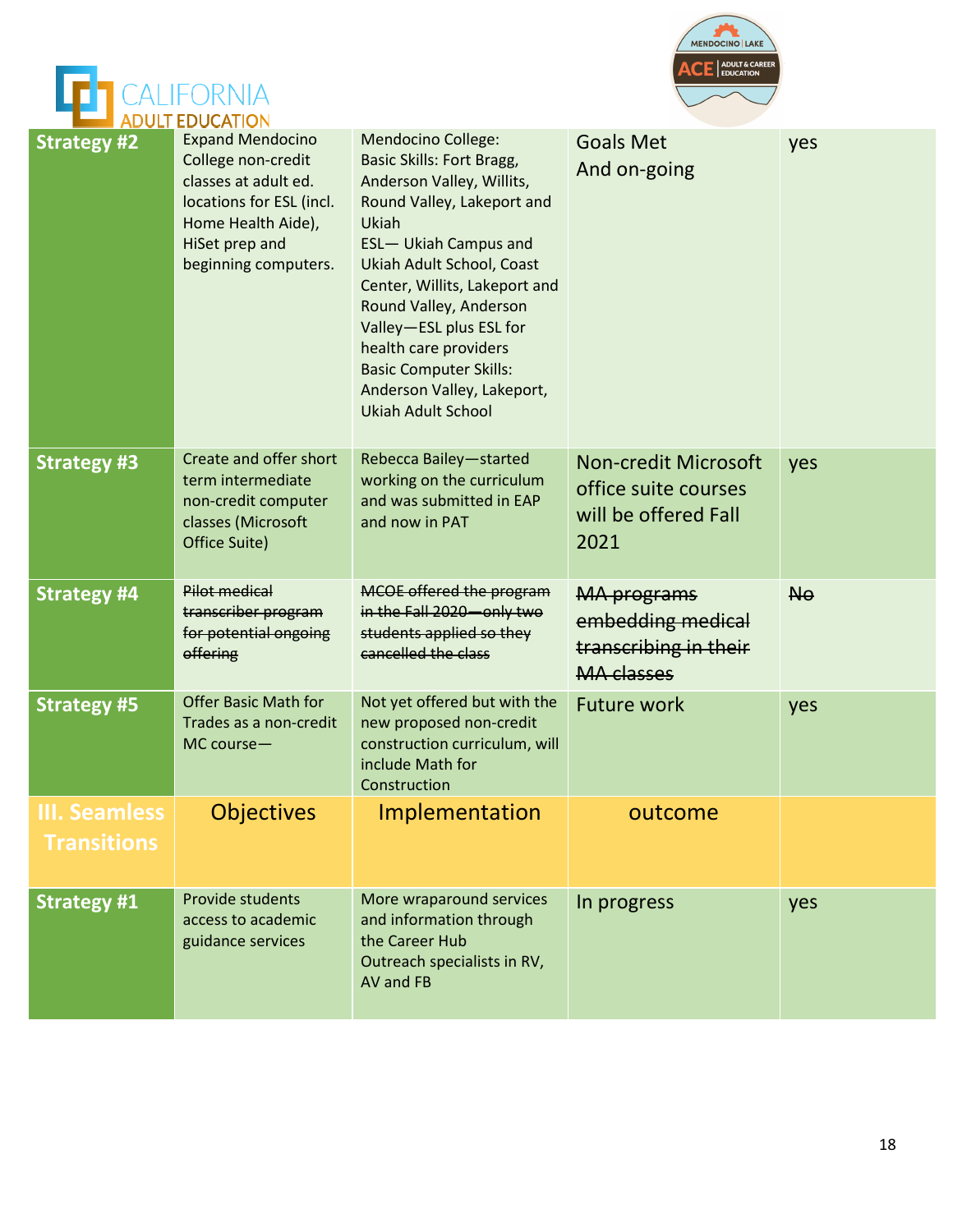



|                                               | ADULT EDUCATION                                                                                                                            |                                                                                              |                         |                         |
|-----------------------------------------------|--------------------------------------------------------------------------------------------------------------------------------------------|----------------------------------------------------------------------------------------------|-------------------------|-------------------------|
| <b>Strategy #2</b>                            | Provide pathway<br>presentations in<br>appropriate adult<br>education courses to<br>build awareness and<br>help students stay<br>connected | <b>Medical Pathway Brochures</b><br>were created, printed and<br>has been widely distributed | In progress             | yes                     |
| <b>Strategy #3</b>                            | <b>Finish Business</b><br>pathway map with<br>inclusion of career<br>centers as part of the<br>student services                            | Action Plan for 21/22                                                                        | <b>Future work</b>      | yes                     |
| <b>Strategy #4</b>                            | Finish<br><b>Construction/Trades</b><br>pathway map with<br>inclusion of career<br>centers as part of the<br>student services              | Action Plan for 21/22                                                                        | <b>Future work</b>      | yes                     |
| <b>IV. Student</b>                            | <b>Objectives</b>                                                                                                                          | Implementation                                                                               | <b>Outcomes/Results</b> | Evaluation              |
| <b>Acceleration</b>                           |                                                                                                                                            |                                                                                              |                         | Continue?               |
| <b>Strategy #1</b>                            | <b>Embed service</b><br>providers at adult<br>school locations                                                                             | With continued and<br>increased implementation<br>of CPS, referrals could be                 | In progress             | yes                     |
|                                               | including Career Point                                                                                                                     | made horizontally both<br>ways to and fro From Career<br>Point and ML ACE                    |                         |                         |
| <b>Strategy#</b>                              | <b>Connect our students</b><br>to wrap around<br>services needed for<br>academic success                                                   | Support specialists in AV,<br>FB, and RV                                                     | in progress             | yes                     |
| <b>Strategy #3</b>                            | Create work based<br>learning opportunities<br>in our priority<br>pathways                                                                 | <b>Explore Non-credit work</b><br>experience for adult<br>students                           | Action Plan for 21/22   | yes                     |
| <b>IV. Professional</b><br><b>Development</b> | Objectives                                                                                                                                 | Implementation                                                                               | <b>Outcomes/Results</b> | Evaluation<br>Continue? |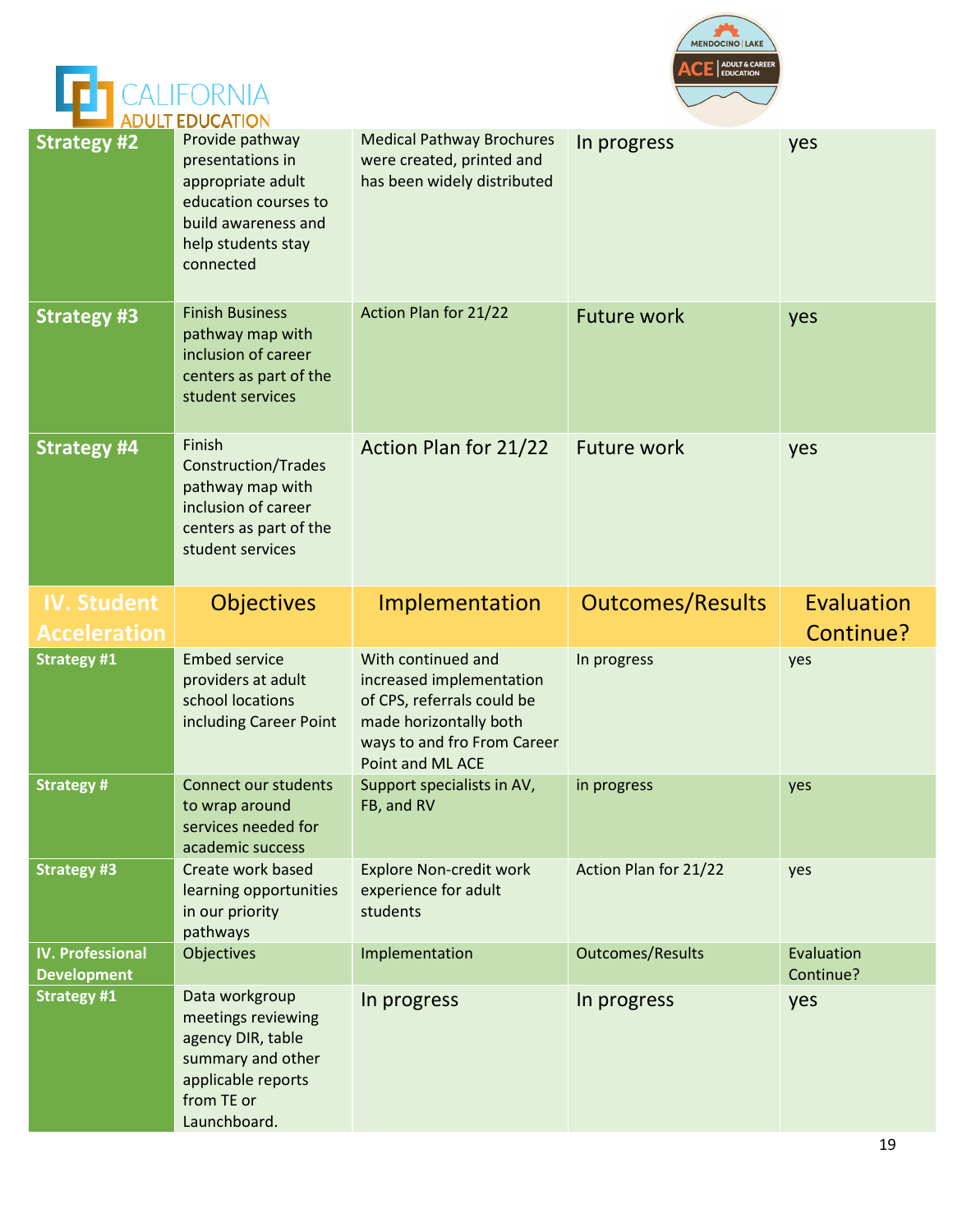



|                                        | <b>ADULT EDUCATION</b>                                                                                                                                                                                                                                                                                                                                                                        |                                                                                                      |                        |                                    |
|----------------------------------------|-----------------------------------------------------------------------------------------------------------------------------------------------------------------------------------------------------------------------------------------------------------------------------------------------------------------------------------------------------------------------------------------------|------------------------------------------------------------------------------------------------------|------------------------|------------------------------------|
| <b>Strategy #2</b>                     | <b>Attend annual CAEP</b><br>Summit, CASAS<br>Summer Institute and<br>other regional<br>workshops and<br>webinars that align to<br>our strategic plan.                                                                                                                                                                                                                                        | In progress                                                                                          | In progress            | yes                                |
| <b>Strategy #3</b>                     | <b>Address racial</b><br>inequities by first<br>increasing awareness<br>and knowledge about<br>structural racism and<br>institutional racism in<br>our educational<br>system. CAEP<br>educators need to<br>know learn and<br>understand the issue<br>before plunging ahead<br>and creating perceived<br>needs for such<br>program that may not<br>be equitably accessible<br>to all students. | Action Plan 20/21                                                                                    | <b>Future work</b>     | yes                                |
| <b>V. Leverage</b><br><b>Resources</b> | <b>Objectives</b>                                                                                                                                                                                                                                                                                                                                                                             | Implementation                                                                                       | <b>Outcome/Results</b> | Evaluation:<br>continue?<br>Yes/No |
| <b>Strategy #1</b>                     | Implement<br><b>Community Pro Suite</b><br>(CPS) with<br>participation from<br><b>Career Point agencies</b>                                                                                                                                                                                                                                                                                   | <b>March and September</b><br>2020 training to<br>consortium and<br>partners                         | In progress            | yes                                |
| <b>Strategy #2</b>                     | Continue outreach to<br>agency partners to<br>provide integrated<br>services and leverage<br>resources                                                                                                                                                                                                                                                                                        | <b>Reach out to Career</b><br>Point, Career Hub,<br><b>Native American</b><br><b>Resource center</b> | <b>Future work</b>     | yes                                |
| <b>Strategy #3</b>                     | Create and utilize an<br>instructional services<br>agreement template<br>with Adventist Health                                                                                                                                                                                                                                                                                                | Action plan in 20/21                                                                                 | <b>Future work</b>     | yes                                |